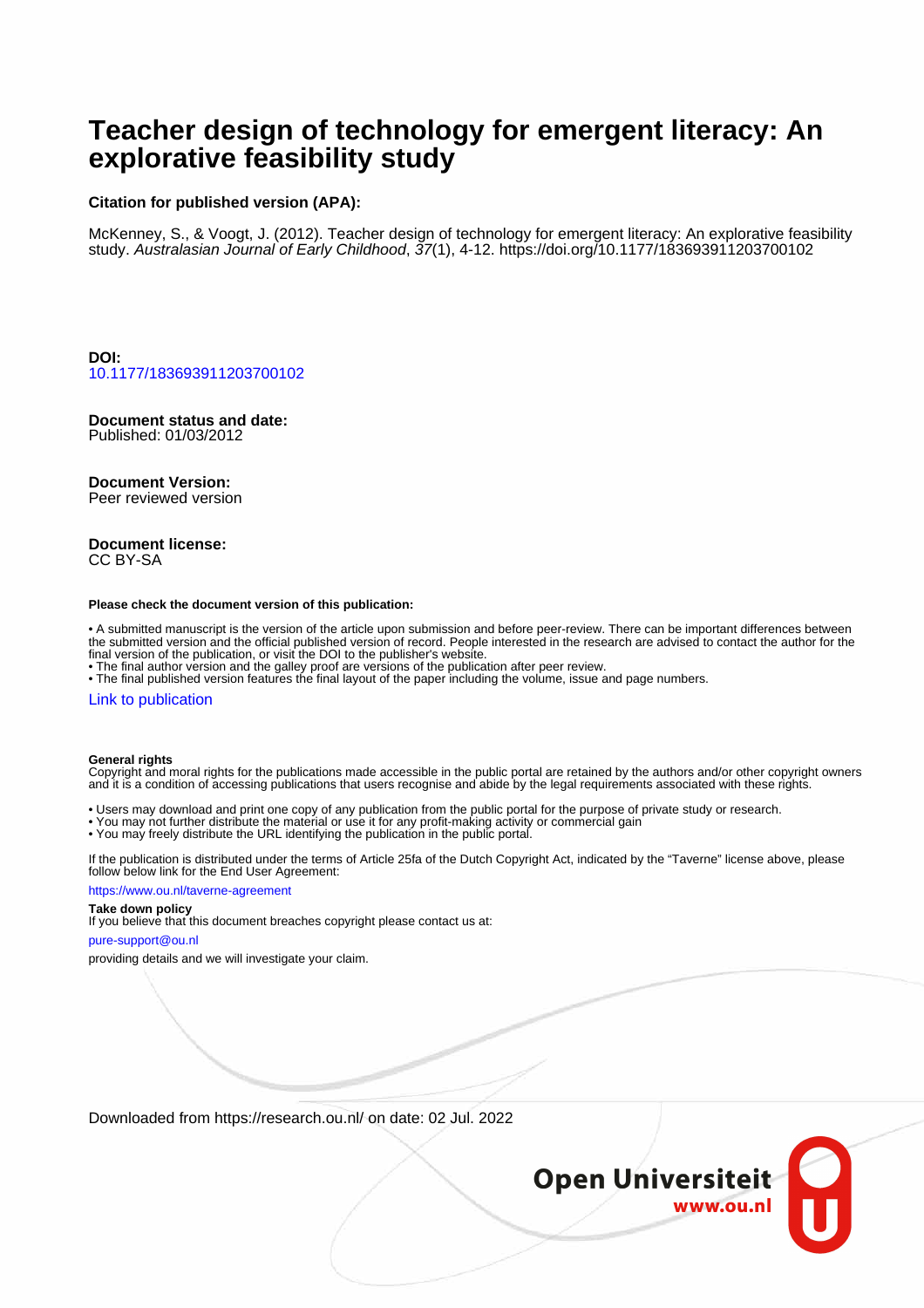**Teacher design of technology for emergent literacy: An explorative feasibility study**

Susan McKenney & Joke Voogt

*Affiliation (both authors):*

Department of Curriculum Design and Educational Innovation, University of Twente, Enschede, the Netherlands

*Contact details:* Department of Curriculum Design & Educational Innovation Faculty of Behavioural Sciences University of Twente PO Box 217 7500 AE Enschede the Netherlands Office: Cubicus (#41) C314 Phone: +31 (0)53 489 2890

Fax: +31 (0)53 489 3759

Email: susan.mckenney@utwente.nl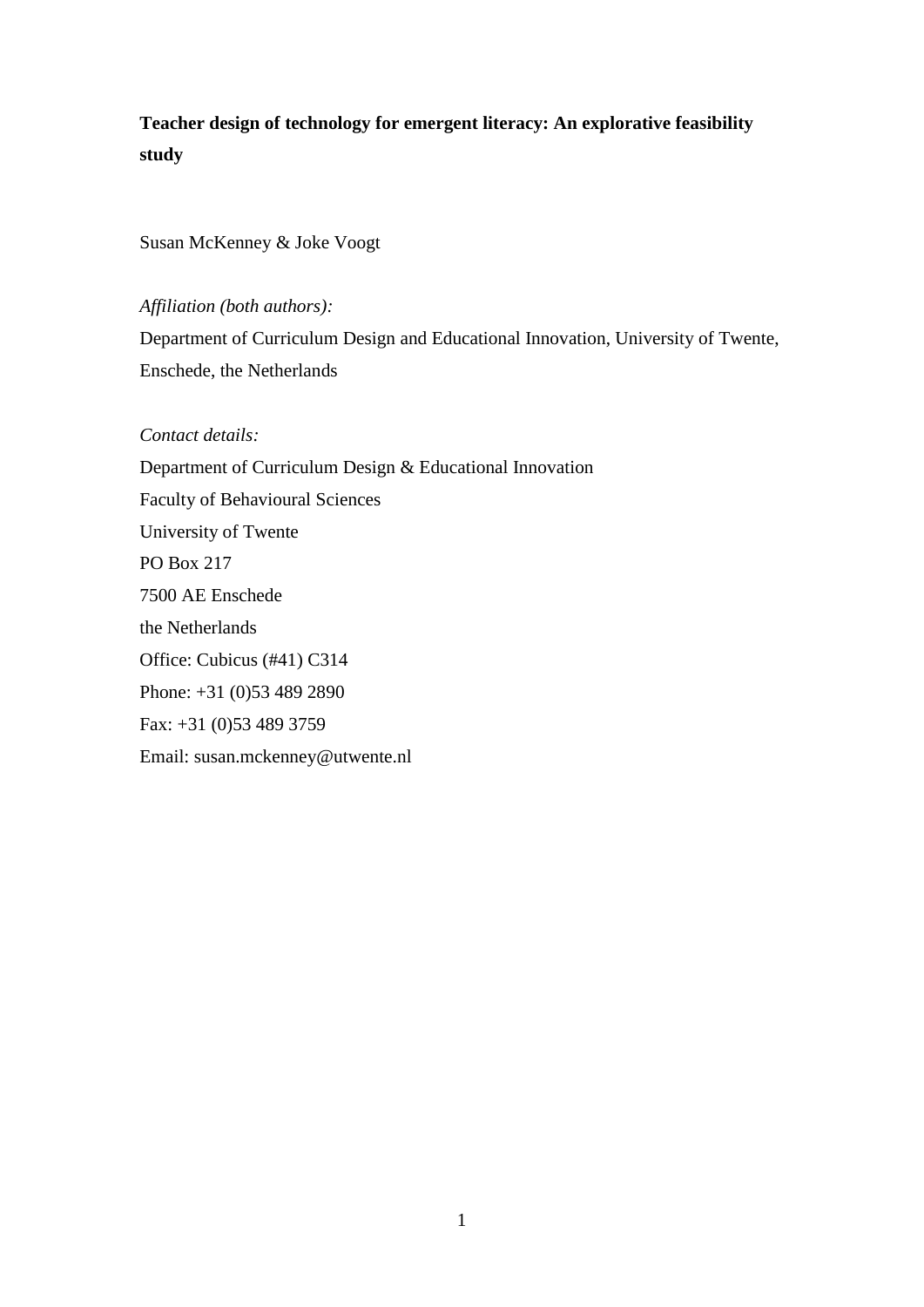### **Abstract**

The active participation of teachers in designing classroom learning experiences contributes to teacher abilities to facilitate learning. This paper reports on a case study of one Dutch teacher designing a technology-rich learning environment for emergent literacy. Data were collected to explore the design and implementation of the learning environment, respectively. The main findings from the design study are that scaffolding teacher design: takes mammoth effort; appears to contribute to teacher learning; yields usable products and ownership, both of which seem to contribute to classroom implementation, but also yields products whose subject matter quality is questionable. The pre-post test data from the implementation study indicate that all children working with the intervention exhibited significant learning gains. Based on the findings, it is hypothesized that the high degree of teacher ownership which stems from designing classroom materials positively influences integration of on-computer activities with off-computer classroom activities, and that a high level of integration yields positive influence on pupil learning about the functions of written language. This rich, but small scale study points to the need for more refined understanding of the gap between what teachers have already mastered and what they can achieve when provided with support, when engaging in technology-rich classroom innovation. We therefore call for innovation design to not only meet learner needs, but also to fit explicitly within a teacher's 'technological zone of proximal development'.

#### **Keywords**

Teacher competencies, technology, curriculum design, emergent literacy

#### **Document count**

Including cover page, labels and references: 7051

#### **Related files**

Figure1.jpg Table1.doc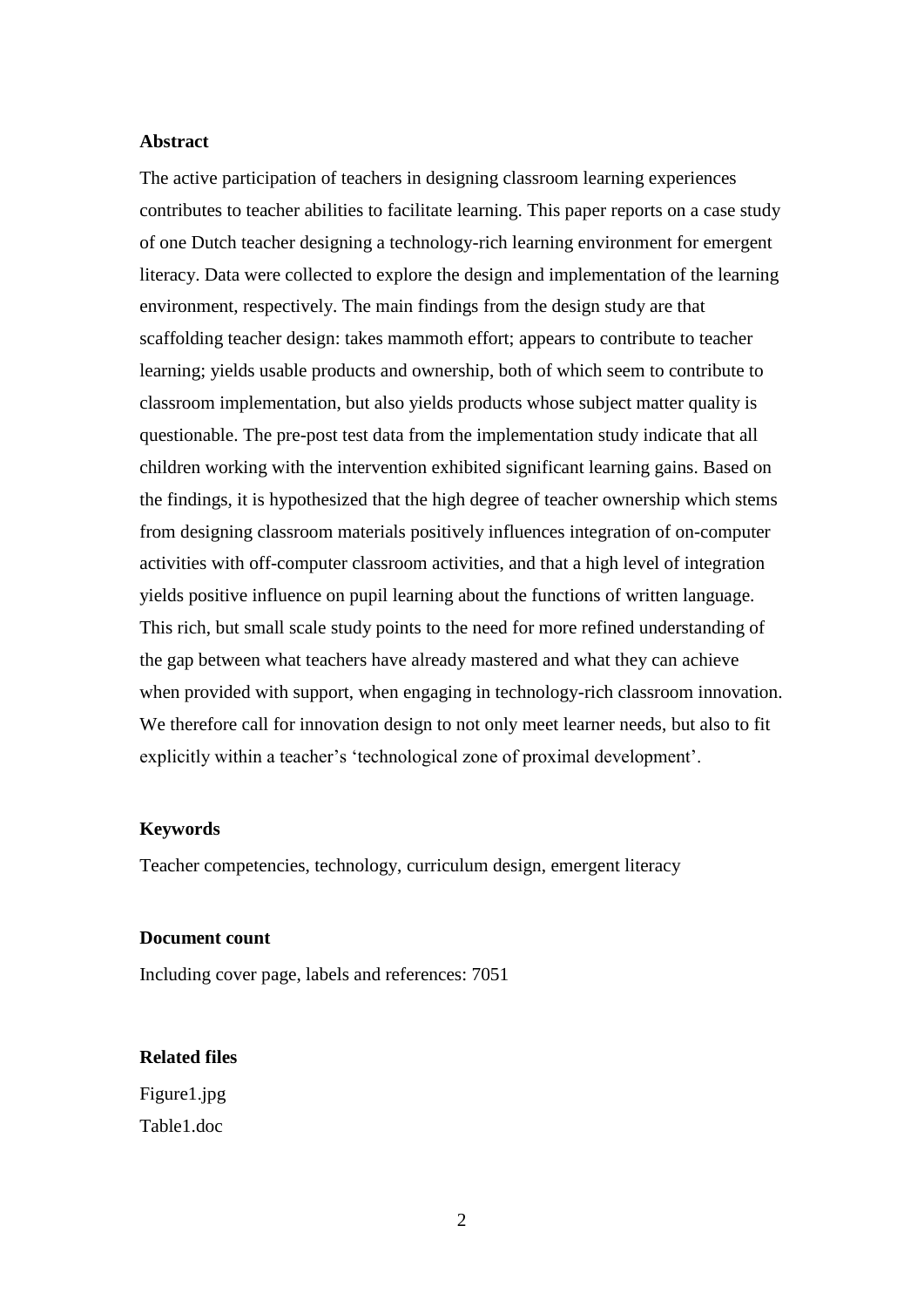### **Introduction**

Teachers in general - and of young children in particular - struggle to find and employ pedagogically appropriate technology applications in their classrooms. Building on Schulman's notion of pedagogical content knowledge (PCK), Mishra and Koeler (2006) argue that thoughtful pedagogical uses of technology require the development of complex, situated knowledge, which they refer to as TPCK: technological pedagogical content knowledge. They, and others, advocate that such knowledge be learned, in part, through technology design and implementation (Doering, Veletsianos, Scharber, & Miller, 2009; Koehler & Mishra, 2007); as well as reflection on that action (cf. Schön, 1983; 1987; 1996). This paper describes an exploratory study conducted on the benefits and risks of engaging teachers in the design of a technology-rich learning environment that aims to foster the development of early literacy in Dutch kindergarten classrooms. The underlying assumption is that active teacher involvement in learning environment design positively influences the quality of the learning environment as well as its implementation and use.

#### *Early literacy: content and pedagogies*

A pioneer in the field, Clay, (1966) emphasized that literacy begins long before school entry. Underpinning Clay"s notion of emergent literacy, which involves synergistic development of listening, speaking, reading, writing and viewing from birth, are several assertions, which have been stressed by other experts, as well. First, well-known theorists have long claimed that children play active roles in their own development, (Bruner, 1983; Piaget, 1952; Piaget & Inhelder, 1969; Vygotsky, 1962). Clay"s position that children are active learners about print long before they can read or write is consistent with this view. Second, Macnamara (1972) argued that language learning is driven by and dependent on the capacity to understand and participate in social situations. This is well-aligned with Clay"s view that social interaction is the basis of emergent literacy. Third, Makin & Whiteman (2006), demonstrate the value of engaging children in discussion around literacy activities. This connects to Clay"s suggestion that being read to and talking around reading are particularly important. Finally, increasing attention is being given to the development of literacy as a social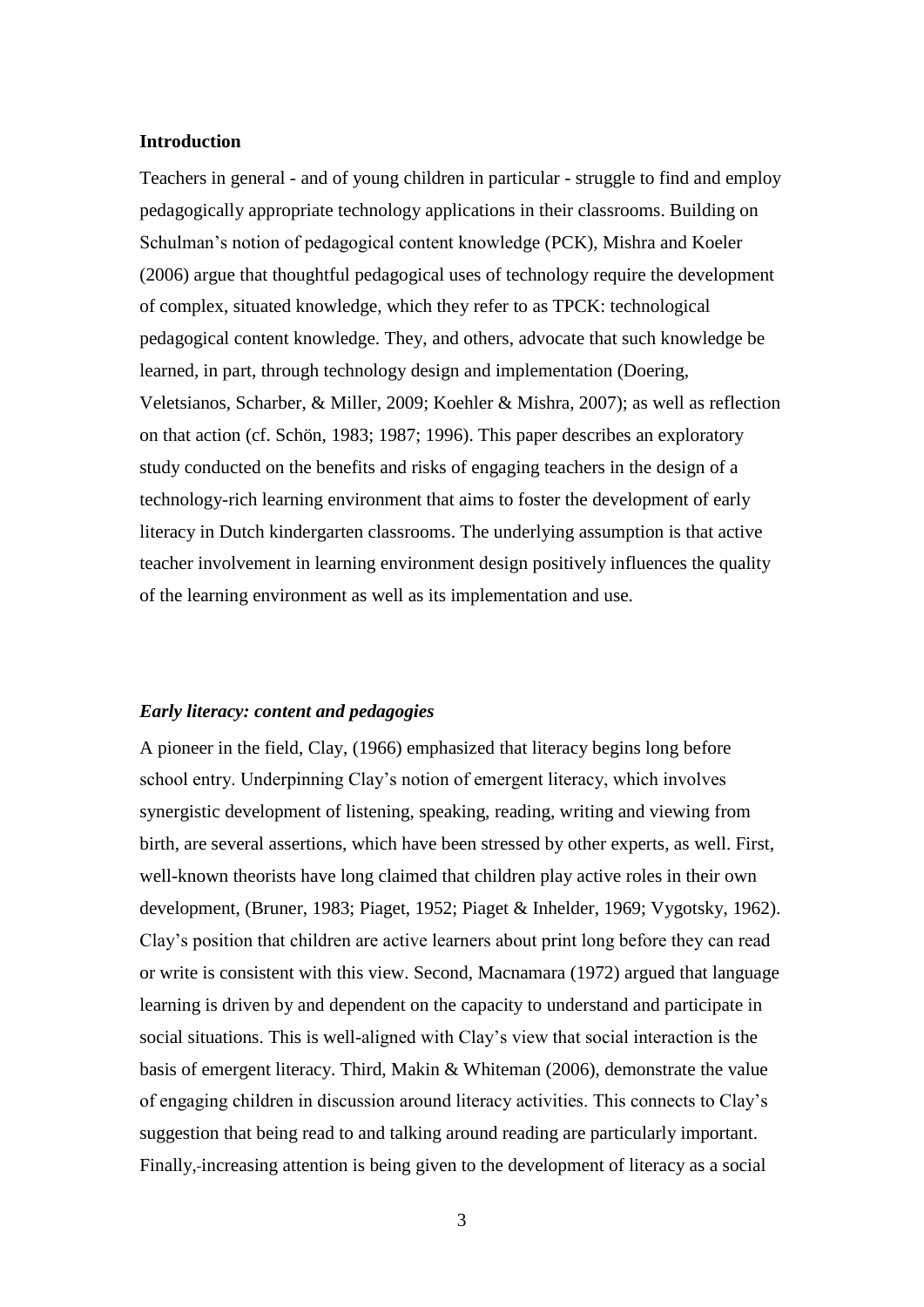practice. This extends the perspective to include not only active, child-centric experiences (central to the notion of emergent literacy) which are socially constructed as discussed above and by others (e.g. Purcell-Gates, 2001) but also (influenced by critical theory) to be more attuned to social justice issues as children interact with text (Makin, Jones Diaz & McLaughlan, 2007; Makin, Hayden & Jones Diaz, 2000).

Consistent with the ideas above, the intervention described in this paper embraces the characterization of children"s involvement in their own literacy development as active, social and (often) connected to text-related discourse. In addition, Clay"s focus on meaning (in the early stages, considered more important than accuracy and conventions) is at the heart of the pedagogical and content areas addressed in the intervention which provided the setting for this study. Central to the intervention is that children create printed texts and use them for authentic purposes and/or for play. Play is widely considered the dominant medium for learning by young children. However, opinions vary substantially when it comes to defining play, its status, and its pedagogies. The last decade in particular has seen an increase in attention to the social and cultural aspects of play; to children as social and active agents in their own play; and to conceptualizations of different forms of play and their educational significance. While several books provide outstanding overviews of these developments (e.g. Moyles, 2005; Wood & Attfield, 2005), the next section discusses important notions related to this intervention: at the play-literacy interface. Thereafter, salient views are given on the specific area of early literacy related to the intervention for which teachers designed and implemented technology: the functions of written language.

Roskos & Christie (2001) undertook a critical analysis of studies examining children"s literacy development through play. They agreed with the major claims of 12 out of 20 studies, which together, "supplied strong evidence that play can serve literacy by: (a) providing settings that promote literacy activity, skills, and strategies; (b) serving as a language experience that can build connections between oral and written modes of expression; and (c) providing opportunities to teach and learn literacy," (p. 59). Much research literature pertains specifically to the value of what Piaget & Inhelder (1969) refer to as symbolic play (largely pretend play), in which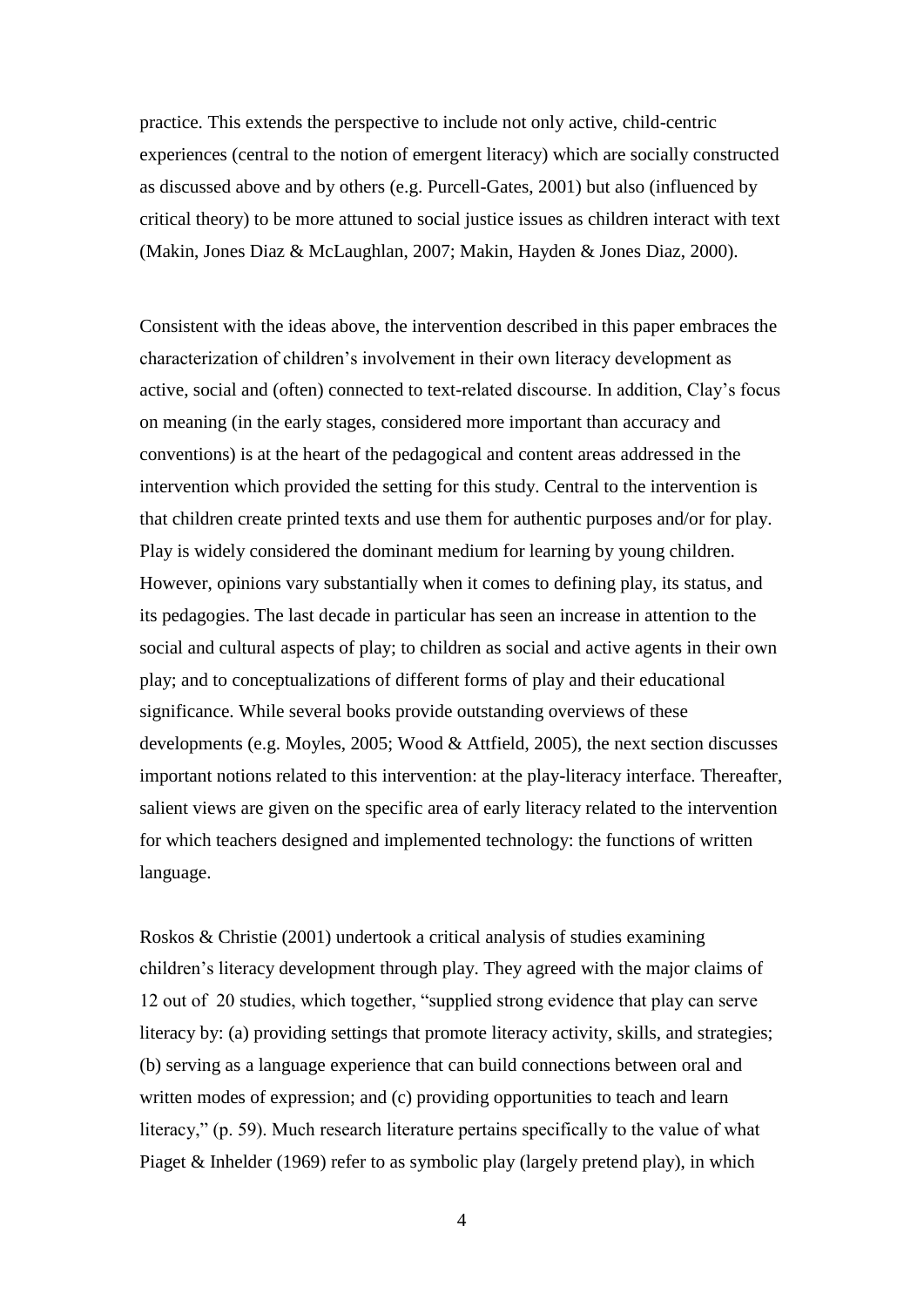children try out language uses as they act on their environments. Pretend play makes a valuable contribution to early literacy and provides important opportunities to practice and experiment with language and thus skills (Van Scoter, 2008). In addition, research has demonstrated that play settings enriched with literary props yield increases in emergent reading and writing activity during play (Burns, Griffin, & Snow, 1999; Justice & Pullen, 2003; Morrow, 1990). This may be attributed to the way in which children explore, manipulate and use objects in (dramatic) play (Neuman & Roskos, 2005a). According to Vygotsky (2004), a child"s play is not simply a reproduction of what he has experienced, but a creative reworking of the impressions he has acquired. Underpinning the intervention described in this article is the conviction that children create and express (linguistic) knowledge and ideas through play, driven by their personal interests and the desire for sharing common understanding with others. Their learning about the functions of language takes place through activities that have personal meaning and value for them.

Van Oers (2007), shares this view, that reading and writing operations should be connected to activities that make sense for the pupils, and in which the resulting actions have personal meaning for the children. In accordance with a Vygotskian perspective, which defines literate activity as a generalised ability of using sign systems for personal and interpersonal use, he emphasizes that language is learned through using it in functional and acceptable ways in socio-cultural practices. Translating this into pedagogical content for teachers, De Haan (2005, p. 53) states, "When teachers give room to children to use language according to their communicative needs in play and in other narrative activities, they may create powerful contexts in which children learn of its literate uses." It is important to note that, just as children learn oral language by using it for authentic purposes, they learn about written language in an environment rich with meaningful messages and functional print, surrounding children with words (Warash, Strong, & Donoho, 1999).

While these notions may ring true with many early childhood educators today, the last two decades have seen a clear and, in our opinion, disquieting, trend toward a narrowed view of early literacy which focuses predominantly on pre-reading skills. This is often accompanied by instructional practices which, on the surface may seem appropriate for younger children (e.g. cutting, pasting, drawing, singing), but actually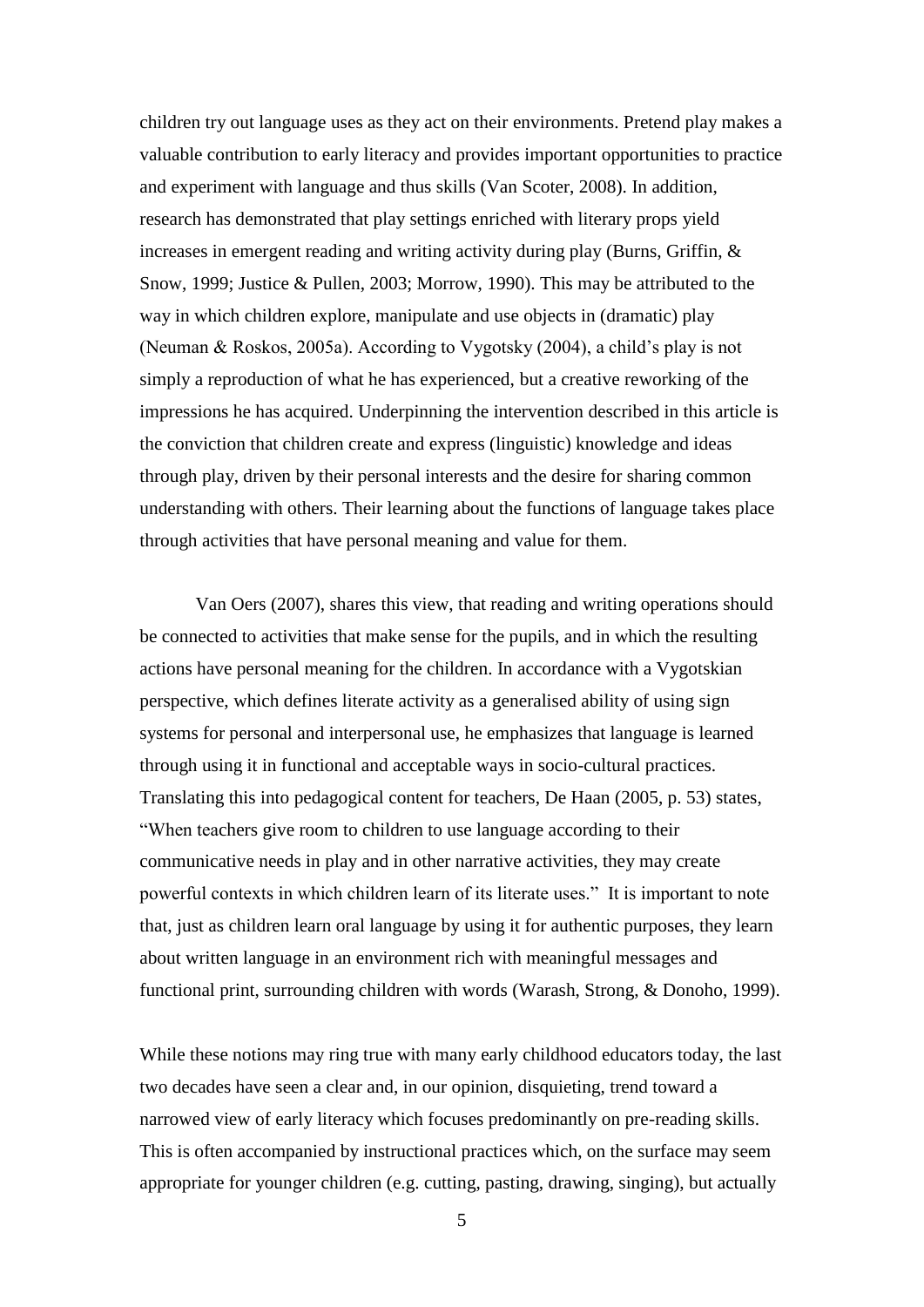amount to little more than drill and practice, with limited connection to personal meaning-making. In view of this trend, some experts suggest that intentional instruction in preschool and kindergarten can and should foster the prerequisites for academic skills, but that this should take place by promoting foundational competencies that are "uniquely preschool" and occur through play (Bodrova, 2008). At the same time, others express concern about a narrowing perception of literacy, and how this is being enacted in the classrooms of young children. In their (2005b) article entitled, "Whatever Happened to Developmentally Appropriate Practice in Early Literacy?" Neuman and Roskos express unease with classroom trends in which, for example, 3 and 4 year olds spend long spans of time learning the alphabet, spelling their names and sounding out first letters in words. They contend that such practices may, "consign children to a narrow, limited view of reading that is antithetical to their long-term success not only in school but throughout their lifetime. In other words, we believe that such instruction might actually undermine, rather than promote, the very goals of improving literacy learning." Not only are the teaching practices subject to criticism, but also the related assessment. As Van Oers (2007, p. 301) puts it, "… in the assessment of children"s ability to participate in literacy practices, early years teachers, researchers and policy makers often cling to the old tests of technical reading, spelling, and for the youngest child especially, vocabulary acquisition. It looks as if the practice of literacy is reduced to a limited range of decontextualised performances and tests for the sake of measurability."

Against the backdrop of these trends and concerns, we look at the setting for the study reported here. In the Netherlands, we are grateful to see that the functions of language constitute an important portion of the Dutch national goals for early literacy (Verhoeven & Arnoutse, 1999), which we perceive can be clustered into three strands. The technical strand includes: linguistic consciousness, alphabetic principles, and technical aspects of reading and writing. The understanding strand relates to: book orientation, story understanding and reading and writing comprehension. Finally, the functional strand pertains to: functions of written language, relationship between spoken and written language and functional reading and writing. Based on our experience, and recent Dutch school-based curriculum innovations (many of which reflect the trend mentioned above), we feel that the functional strand is underrepresented in many Dutch classrooms, and call to reinstate this area of literacy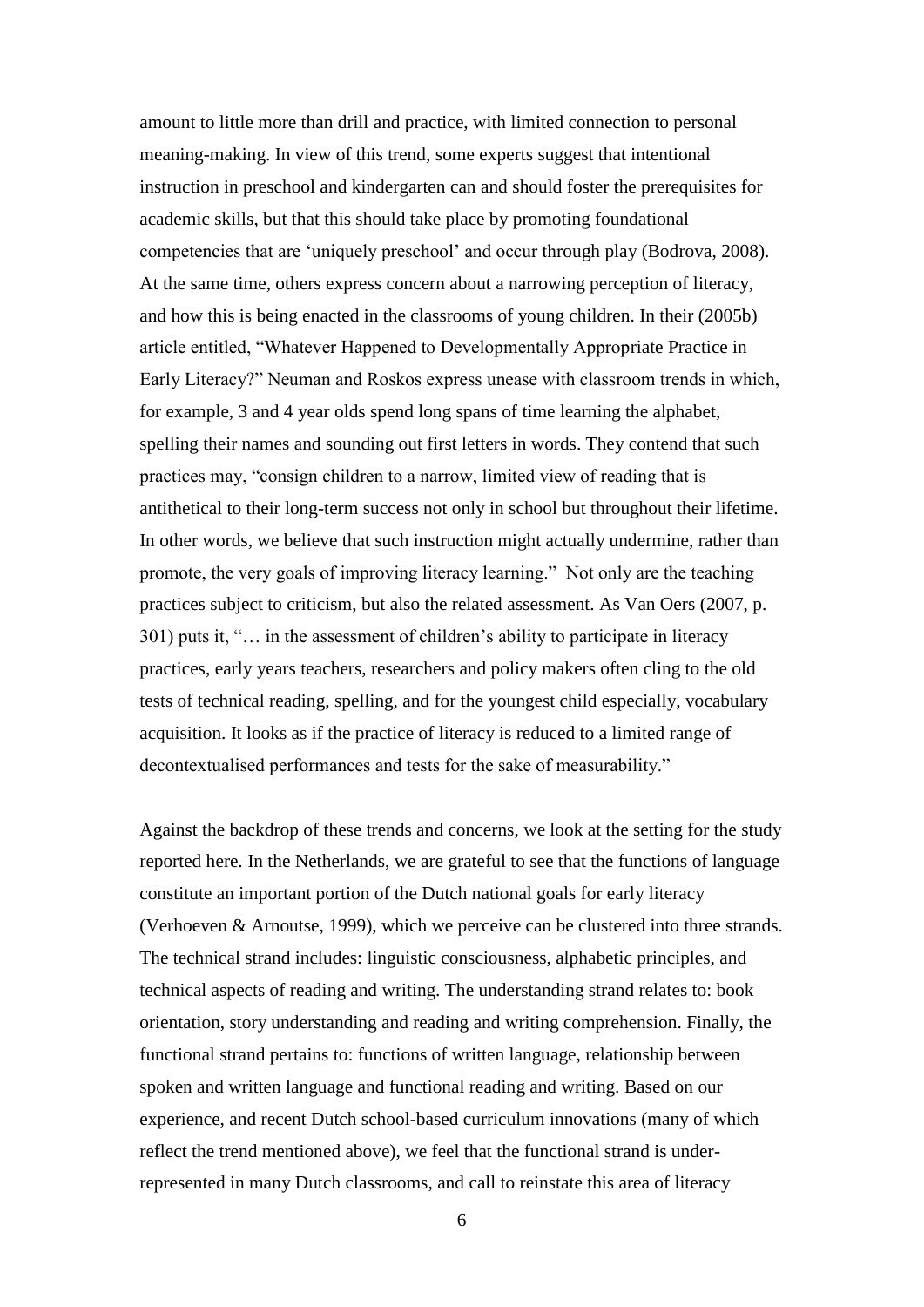practice. The teacher-made technological resources created during the study described here speak to this call.

### *Technology and early literacy*

The functional strand of early literacy seems under-represented in both classroom practices and in research. Review of the literature on technology for early literacy shows much valuable work related to the aforementioned technical strands and the understanding strands. For example, research has examined the potential for software to offer added-value in learning alphabetic principles and the technical aspects of reading and writing (Segers & Verhoeven, 2002, , 2005) as well as book orientation and story understanding (M. T. de Jong & Bus, 2003, , 2004). However, in their comprehensive review of technologies for early literacy, Lankshear and Knoebel (2003) found few studies related to the functions of language, and none specifically addressing the functions of written language, despite the potential the computer holds in this area.

The potential for the computer to promulgate discourse and thereby knowledge creation has been examined across various age ranges (McLoughlin & Oliver, 1998; Scardmalia, Bereiter, & Lamon, 1994). In terms of early childhood literacy, studies have shown that properly shaped collaborative use of the computer can contribute to pro-social behaviours, including: lively interactions, shared vocabularies, mutual enjoyment and spontaneous, active off-computer play (Brooker & Siraj-Blatchford, 2002; Van Scoter, 2008). In such ways, technology can serve as a catalyst for social interaction and contribute positively to fostering early literacy (Van Scoter, 2008). Yet teachers struggle to integrate technology with their classroom cultures (Labbo et al., 2003; Olson, 2000). This situation is exacerbated by a lack of high-quality emergent literacy materials (M. T. de Jong & Bus, 2003; Segers & Verhoeven, 2002). Appropriate software for fostering literacy skills in young children should be created in such a way that the learner"s previous knowledge is taken into account, involve learners actively and encourage the use of language and the explorative nature and curiosity of young children (Brooker & Siraj-Blatchford, 2002; Plowman & Stephen, 2005). In addition computer activities of young learners should be integrated with related classroom activities (Van Scoter, 2008) and embedded in (appropriate)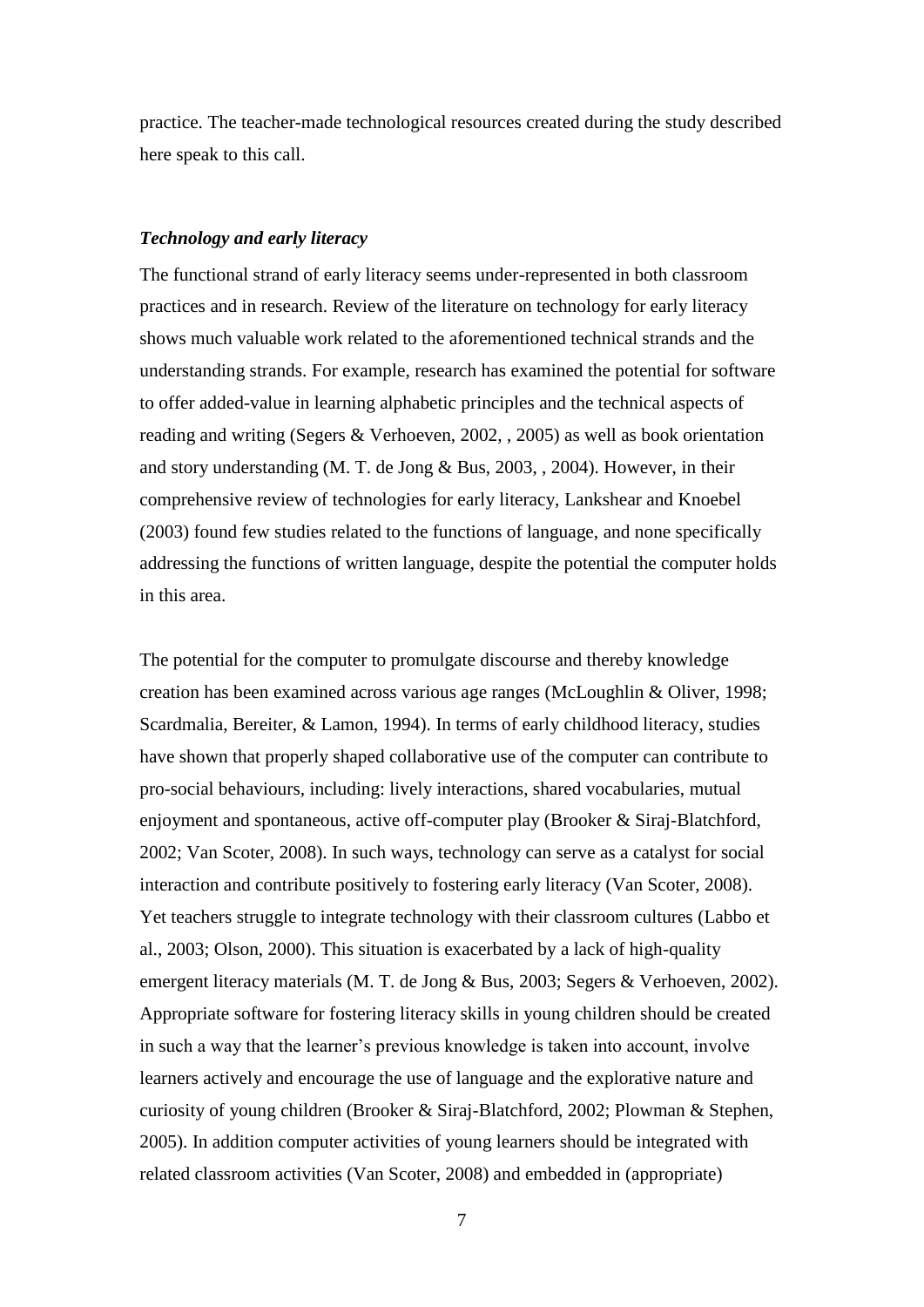pedagogical models for technology applications for young children (Plowman & Stephen, 2005). The design of pedagogically appropriate technology-rich learning environments that align computer activities with classroom activities can be considered as powerful learning environments (T. De Jong & Pieters, 2006) for young children.

# *Teachers as designers*

According to (2007, p. 326), "the teacher"s task is to understand the link between different types of learning and different pedagogy and to choose one which is appropriate for the situation. This can be a daunting task on its own, and provides even more challenge when technology is involved. Fisher (2003) examined the experiences of teachers involved in the field trials of on-line curriculum materials for three subject areas. While curriculum development, not teacher development, was the main aim of the project, Fisher"s article is dedicated to describing the substantial side effects in terms of teacher professional development. He demonstrates how, through participation in the project, teachers used new technologies, gained confidence in working with them, and developed pedagogical confidence and competence through classroom-based learning and reflection. In a similar vein, the assumption underlying the study presented in this paper is that the added value of active participation of teachers in the design of technology-rich learning environments for early literacy development contributes to the competency of teachers to implement such learning environments, as well as increased ownership resulting in more practical, relevant & accepted innovations.

## **About the intervention: PictoWriting**

PictoWriting has been developed to support activities in the functional strand of the Dutch national goals for early literacy. PictoWriting is a technology-rich learning environment that uses Clicker® software together with off-computer classroom applications to help emergent readers learn the functions of written language. Shown in Figure 1, the Clicker interface has a "document" area (top) and a "composition" area (bottom). Using this visual word processor, children compose texts by clicking on word-image buttons in the composition area, which changes as children progress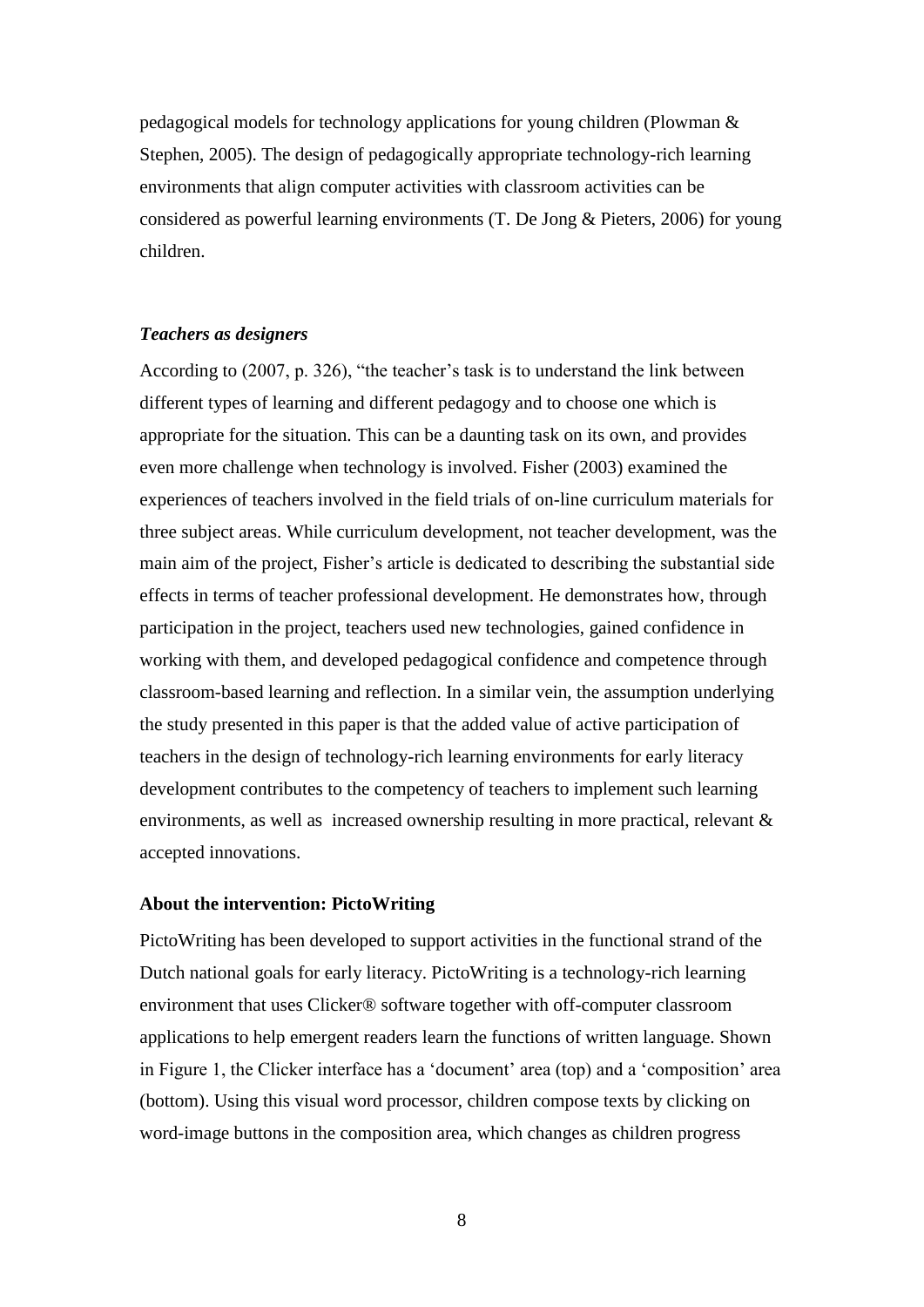through an activity. The clicked-upon word-image combinations sent to the 'document' area, which remains stable throughout an activity.



Figure 1. Clicker® screen containing a typical PictoWriting writing activity

An essential characteristic of the software is that teachers can easily adapt or develop the "composition" area, scaffolding children"s composition through single or multiple clickable grids of word-image combinations. A benefit of teachers structuring the content of the writing, is that they can tailor the content to integrate well with ongoing classroom activities and themes, through authentic uses or dramatic play. For example: letters are composed, printed and mailed; grocery lists are compiled and 'used' to shop in a grocery store corner in the classroom; children's stories are printed and bundled in a book for the reading corner. This exploratory study examined teacher design of the clickable grids in the composition area of Clicker.

### **Research approach**

#### *Questions*

This exploratory study centred on the feasibility of teacher-designers for technologyrich learning environments. Three main areas were addressed, as illustrated through the research questions: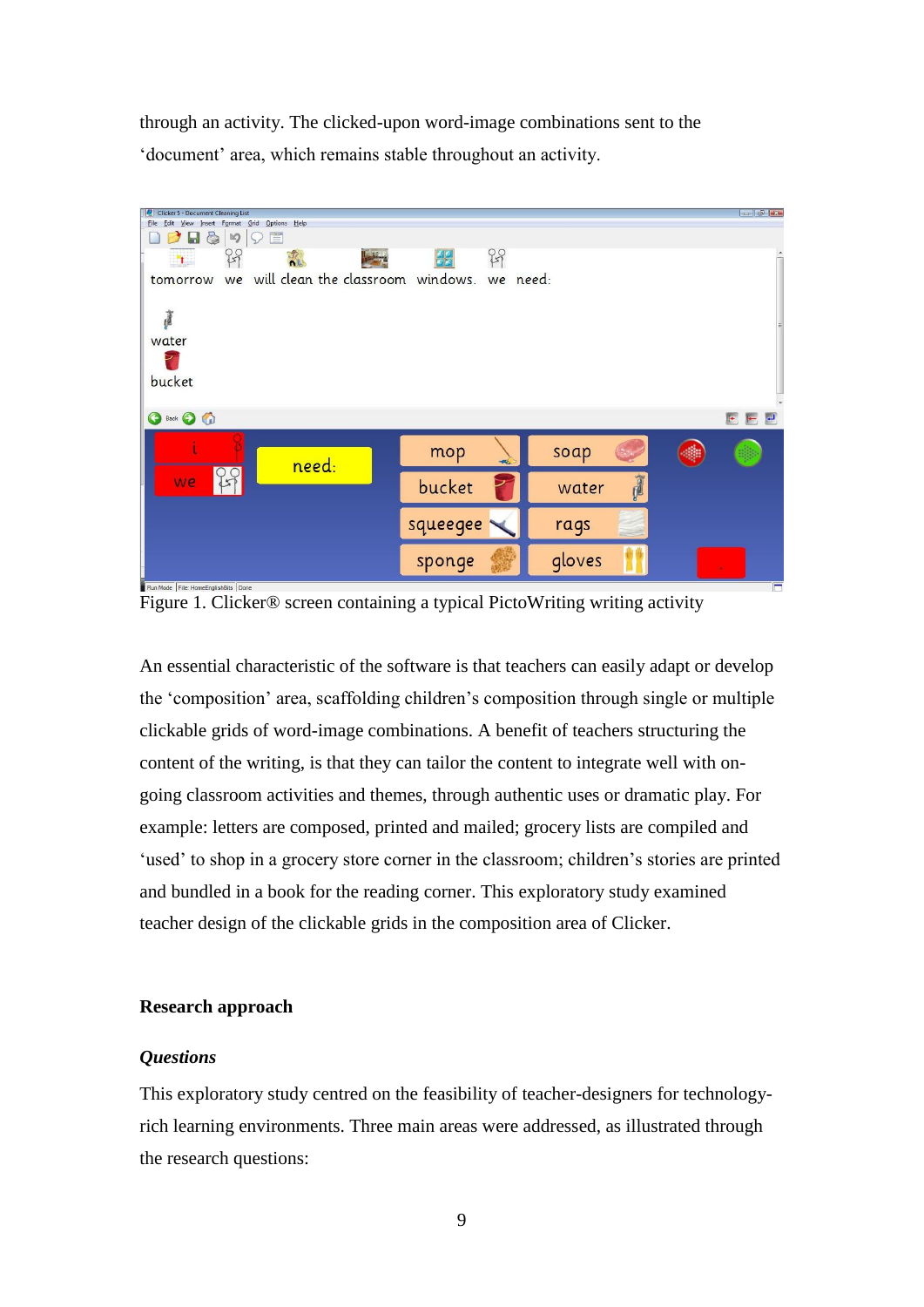- What are teacher attitudes toward developing PictoWriting materials?
- What supports are needed for teachers to create PictoWriting materials?
- What learning gains result from using teacher-made materials?

#### *Methods*

This study featured a case study of one teacher designing materials as well as a prepost test experiment to assess learning gains when the teacher-made materials were implemented. Case study data were collected through observations of teacherdesigner sessions; interviews before, during and after the project; and analysis of the PictoWriting materials that were created. The small-scale pre-post test study involved an experimental  $(n=7)$  and a control  $(n=7)$  group.

### *Participants*

The teacher, referred to here as Annette, and pupils involved in this study had not previously been engaged in PictoWriting work. The participating school has approximately 200 pupils and is located in a medium-sized city in the Netherlands. About 20% of the pupil population is Dutch, about 60% are Turkish immigrants, and the remaining 20% are immigrants of varied origin. Located in a working-class neighbourhood, this school maintains a shared bank of computers in the hallway as well as two computers per classroom. All computers have access to the local area network (LAN) and Internet. A technology coordinator is present three days a week; while she mostly works directly with children from each grade level she does occasionally provide support to teachers in their use of technology.

### *Instruments*

The observation data were collected through a semi-open instrument designed specifically for this case study, to capture teacher attitudes and their needs for support. The following aspects of teacher attitudes were studied: involvement, enthusiasm, curiosity, explorativeness, help-neediness, insecurity, nervousness. Supports were divided into three areas: technical, pedagogical and organizational. Technical aspects were clustered according to the resource being used: Clicker®, Internet and the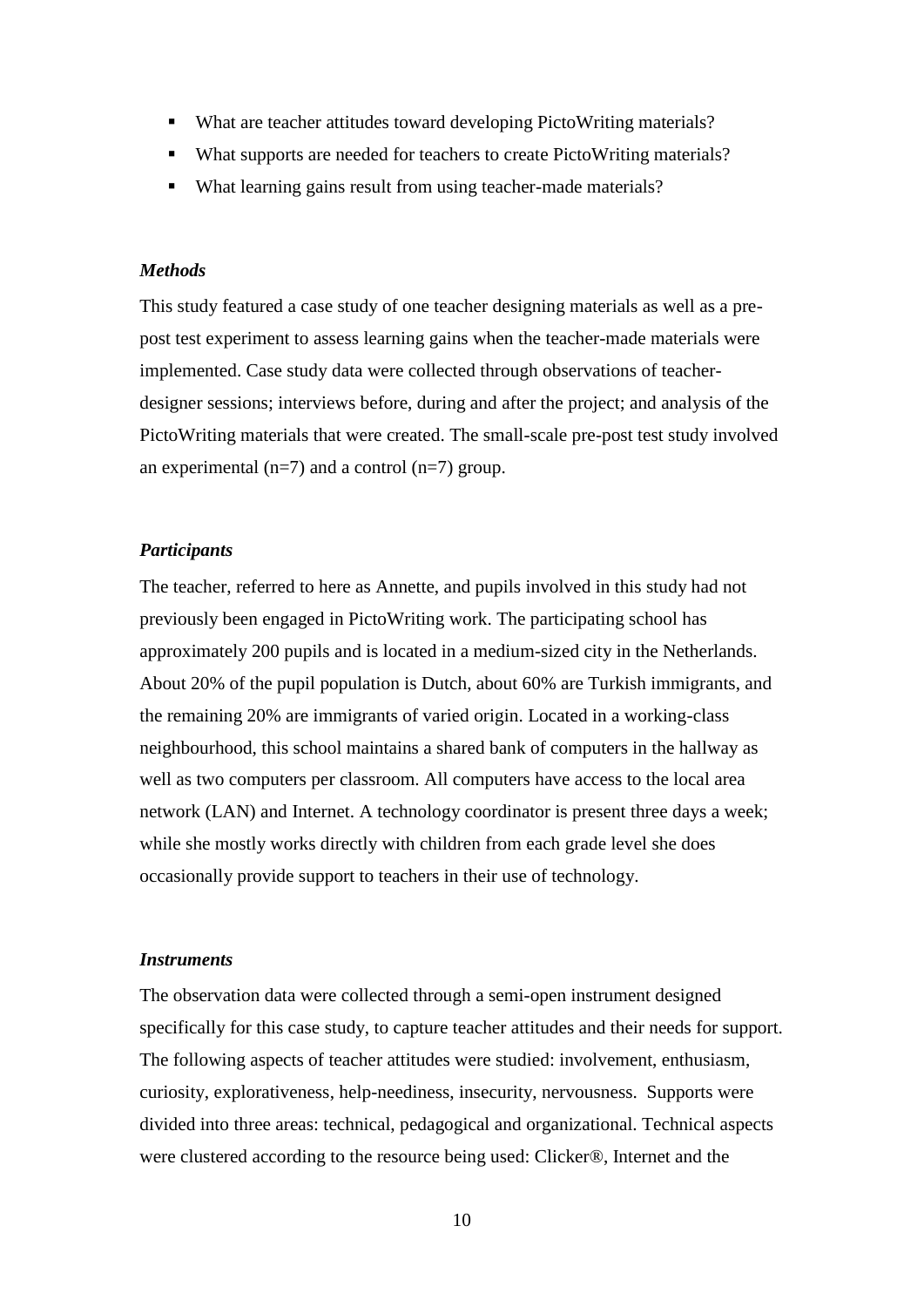school"s local area network (LAN). Pedagogical aspects were defined in terms of: structuring the Clicker® grids, length and structure of sentences and use of images. Organizational aspects examined related to planning the design work and planning for implementation of the designed materials. The initial interview was intended to gain the teacher"s self-perception of her attitudes toward technology use, as well as her technical, pedagogical and organizational skills. The interviews during and after the intervention were used to check and clarify observational data. Additionally, the teacher-made grids were analysed for indirect indicators of needs for technological and pedagogical support. Finally, alongside the implementation of teacher-made materials, a pre- and post-test were given to experimental and control groups to measure early literacy skills development. In accordance with the PictoWriting goals, the test items were based on the interim standards for early literacy that focused on the nature and function of written language. Nine test items relate to using written language for communicative purposes; four items relate to the functions of printed language; two items pertain to the relationship between written and spoken language; and two items address language consciousness. The reliability of the test was acceptable (Chronbach's alpha  $= 0.87$ ).

# *Procedures*

The PictoWriting intervention enjoyed the full support of the school"s administration, and was eagerly received by most of the kindergarten teachers. A hands-on workshop was held for the kindergarten teachers (n=6) to illustrate how to use Clicker® (from a child"s perspective), and to teach how Clicker® materials can be created and adapted (from a teacher"s perspective). Teachers were given guidebooks and a coach to assist in creating PictoWriting materials. Within two weeks, the team decided that the PictoWriting work required more time than their planning periods would allow. Because they did not perceive it feasible to grant release time to the whole team, they chose to enable one teacher to focus on the PictoWriting work. This teacher was granted a half-day of release time each week, for five weeks. She worked intensely with the aforementioned coach, and kept her colleagues up to date on her progress through informal communications. The observations took place during the five halfday sessions, while she worked on the PictoWriting materials. Once the materials were completed, they were loaded onto the hallway computers. Children were divided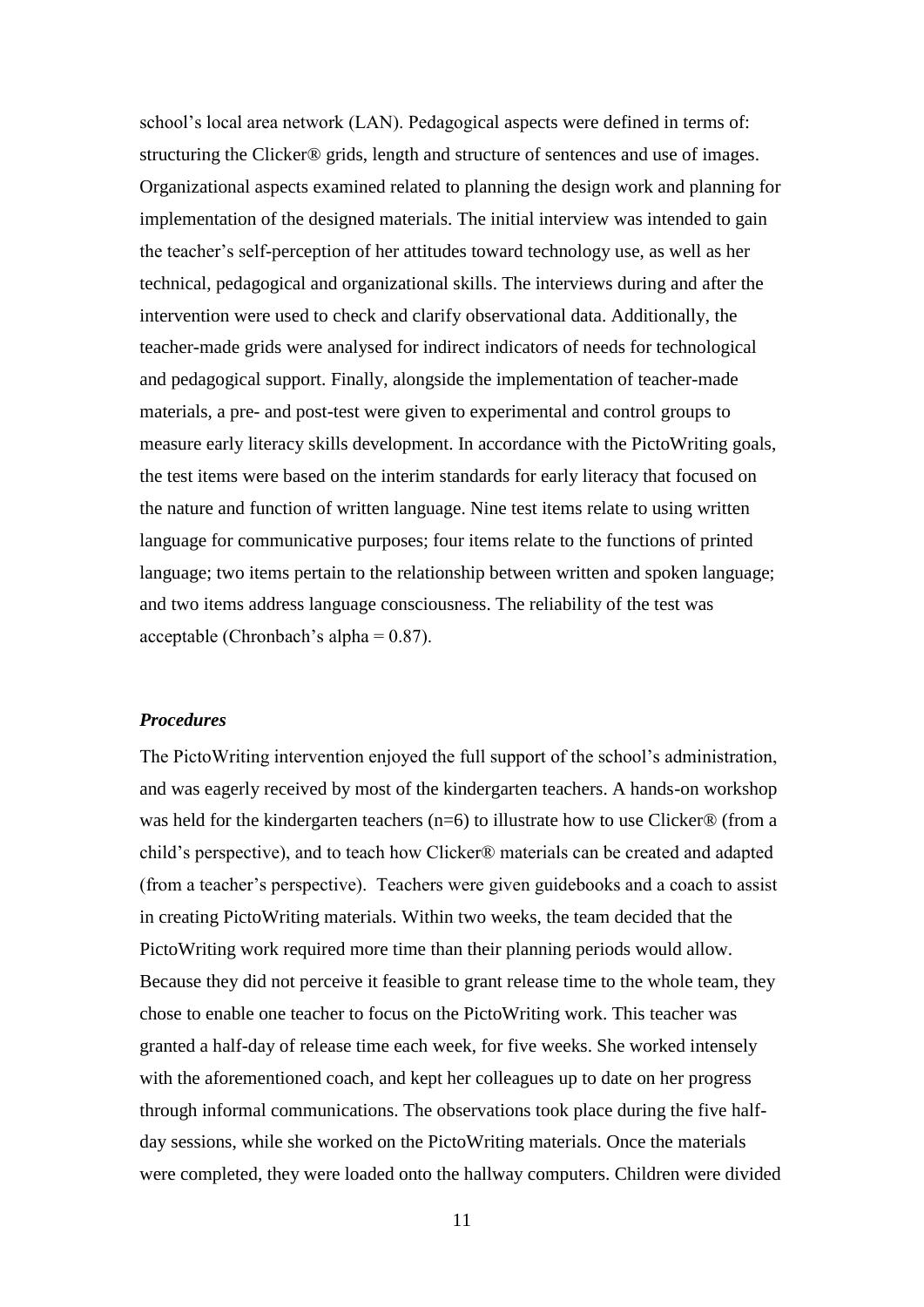into experimental and control groups; and the groups were matched for age, gender, language skills (based on a national language test for kindergarteners) and remediation offered. The experimental group worked once a week with PictoWriting, completing both on- and off-computer activities, for eight weeks in total.

# **Results**

The preliminary interview revealed that the case study teacher had a very positive attitude toward the use of technology. She was excited about the PictoWriting project and eager to get started. She considered her technical, pedagogical and organizational skills to be average.

# *Attitude*

Seven aspects related to teacher attitude were examined during each of the five materials design sessions: involvement, enthusiasm, curiosity, explorativeness, helpneediness, insecurity, nervousness. The findings are summarized below. Throughout the PictoWriting design sessions, Annette"s involvement remained extremely high. In earlier weeks, her ability to concentrate was quite compromised as she had to work in the noisy computer hallway where children and colleagues often caused interruptions. Once she was given a quiet office in which to work, her concentration improved. Annette was very enthusiastic during the one-on-one sessions. In her free time, she continued to work on the materials and, though Internet, got in touch with another person working developing materials for use with Clicker®. The realization that she was not a lone pioneer in this work, and that others struggle with it positively influenced her attitude. Communications with others making Clicker® materials kept Annette's curiosity high, to the point of distraction. She became so curious about the work of others that she spent precious development time exploring Clicker® materials on the Internet instead of working on her own materials. Despite her curiosity with regard to others" work, Annette did not explore the Clicker® program much in the first half of her work. When she ran into difficulties, she would not try to solve problems herself, but preferred to ask for help. In the last few weeks, she demonstrated cautious experimentation with the program, in attempts to rediscover functions that she had used previously. At no point did she click around the interface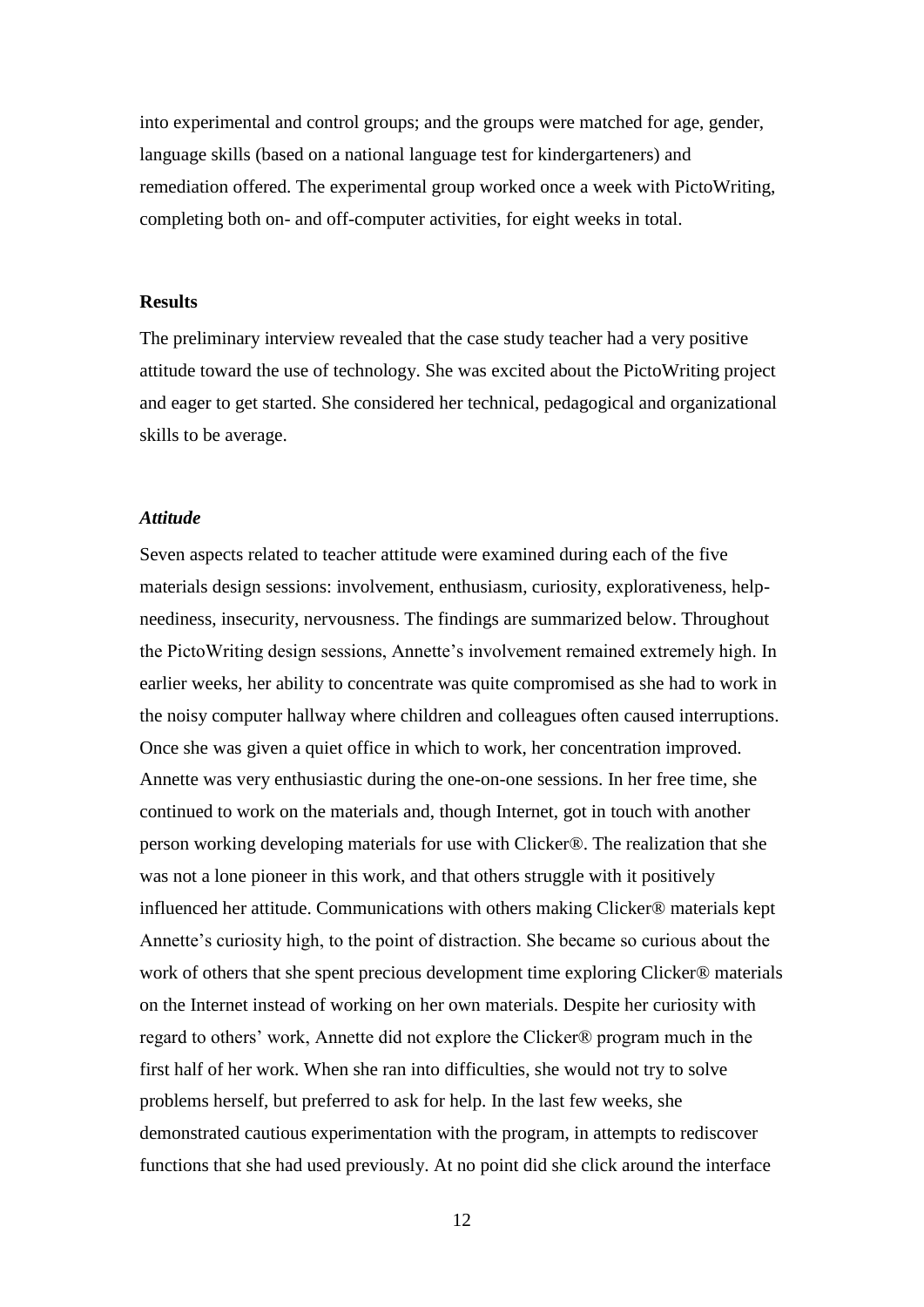to see what would happen. Annette did not make use of the guidebook that had been developed specifically for this school"s kindergarten team. Rather, she preferred to ask questions to the coach. Sometimes she would note the answers to the questions in a separate notebook, and occasionally those notes would be revisited. Despite the fact that the computer work was challenging for Annette and problems occurred during her work, she did not seem insecure at all. Her perseverance was remarkable. Further, her self-confidence and acceptation of problems appear to have contributed to her motivation. While she was not insecure, Annette did grow nervous at times. She appreciated the one-on-one help of the coach, but felt watched by him at the same time. When he worked next to her and only responded to her concerns, she seemed more at ease. On the other hand, Annette did report feeling stimulated by having someone watch her design activities so closely. On the whole, her attitude toward the work and its facilitation was quite positive, and the interest and support she received appeared to motivate her in a positive way.

### *Technical support*

Aspects of technical support were clustered according to the resource being used: Clicker®, Internet and the school"s LAN. Annette did not have an intuitive sense of how the Clicker® program worked. She did not seem to grasp the underlying logic of the software, and as a result, could not extrapolate functions or manipulations. For example, the same control panel is used for deleting and adding word cells. It took Annette a very long time to grasp the control panel function. Until then, even if she remembered how to add a word cell, she could not deduce that she should go back to the same control panel to delete it. Instead, she mainly memorized a limited number of manipulations. A great deal of support was required to help her memorize steps, and eventually gain insight into the program structure. Annette had received the suggestion to design paper-based prototypes in the initial stages, and no support was necessary for this. A paper-based prototype was made for each Clicker grid, and Annette experienced this as an important part of the design process. With much practice, translation of the paper-based prototype into digital materials became easier over time. As is the case for many Dutch kindergarten teachers, Annette is moderately fluent in English. Since the program has an English interface, this was problematic at the start of the Clicker sessions, since labels were not always self-explanatory. Within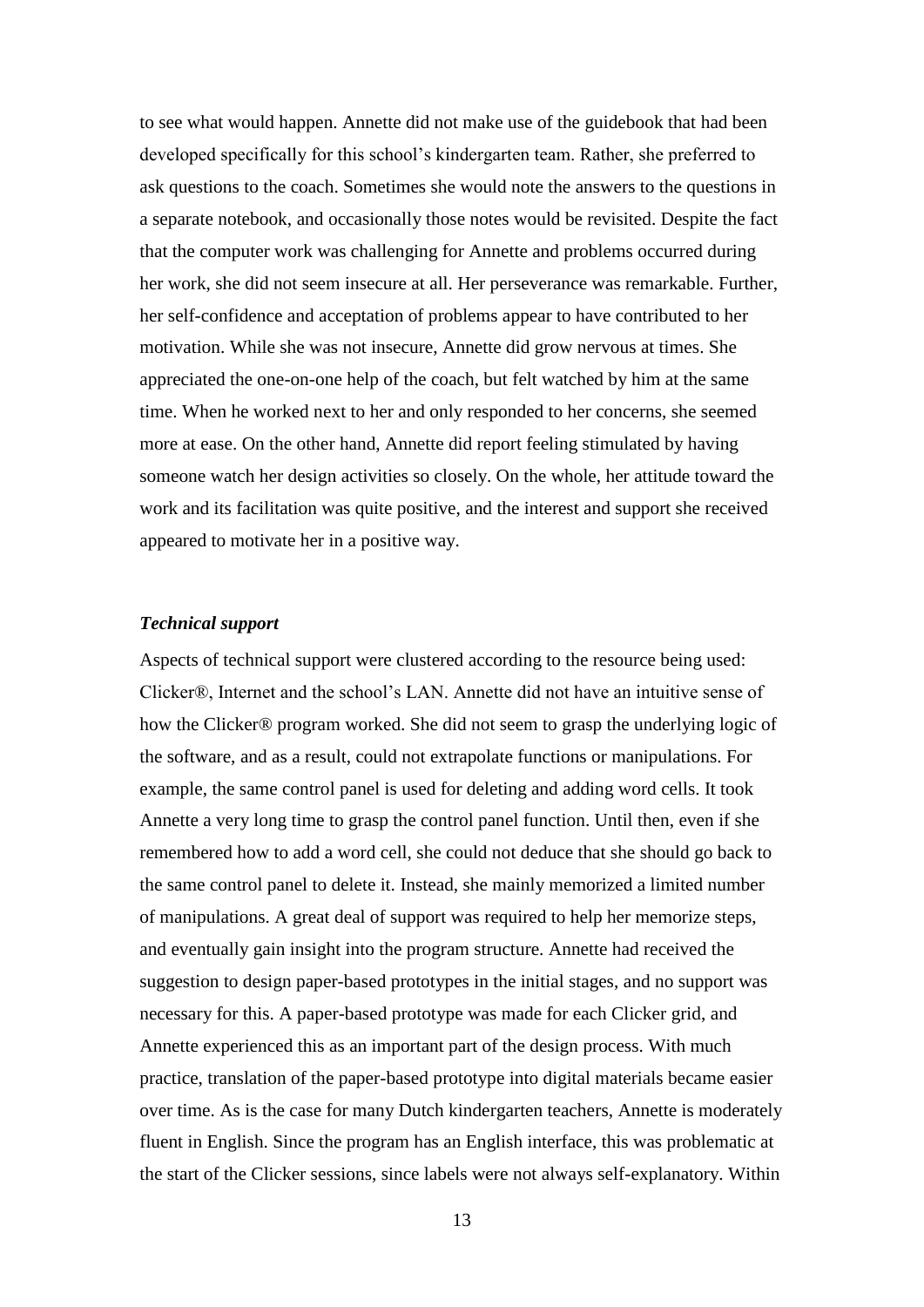a few sessions, the functions of most buttons had been learned. Annette had little difficulties using Internet in association with the materials development, for example, to locate clip art that could be incorporated. She enjoyed it so much in fact, that, in the eyes of her coach, she spent too much of the valuable development time looking for images. The school"s LAN hosts different disk drives for teachers and students. For Annette, this meant that her digital files needed to be kept in the teacher area while she was working on them, and would have to be moved to the learner area once they were completed. Along with the core Clicker® files, all images and media files must also reside in certain locations, for them to be accessed during use of the materials. Proper file management thus requires a basic understanding of network directory structures. Her many detailed notes to herself about how to execute these kinds of manipulations, implied that Annette did not have a sense of this at all. She required sustained assistance with saving, copying and deleting files, which only marginally faded throughout the course of the design work.

### *Pedagogical support*

Pedagogical aspects were defined in terms of: structuring the Clicker® grids, length and structure of sentences and use of images. Annette proved extremely creative in thinking up activities around the theme that had been selected: housing. No support was necessary in this regard. During Clicker® grid design, Annette required support for making the interface self-explanatory to children. Guidelines were given such as: Be sure to structure the work from left to right; and If children must choose one of several words, give all those word-cells the same colour so that they learn to build sentences by selecting one of each colour. Annette seemed more so focused on her technical work that she forgot to apply some of her pedagogical knowledge to grid design. For example, before the project started, she had indicated that sentences should be kept short and clear. Yet she designed long, complex sentences, occasionally containing errors. When these issues were pointed out to her, she adjusted them accordingly. Ideally, most of the word-cells in the Clicker® materials would have contained images. Since some terms and concepts are difficult to link with an image, facilitating this word-image link requires some forethought. Annette did not seem to consider the use of images as she designed sentences.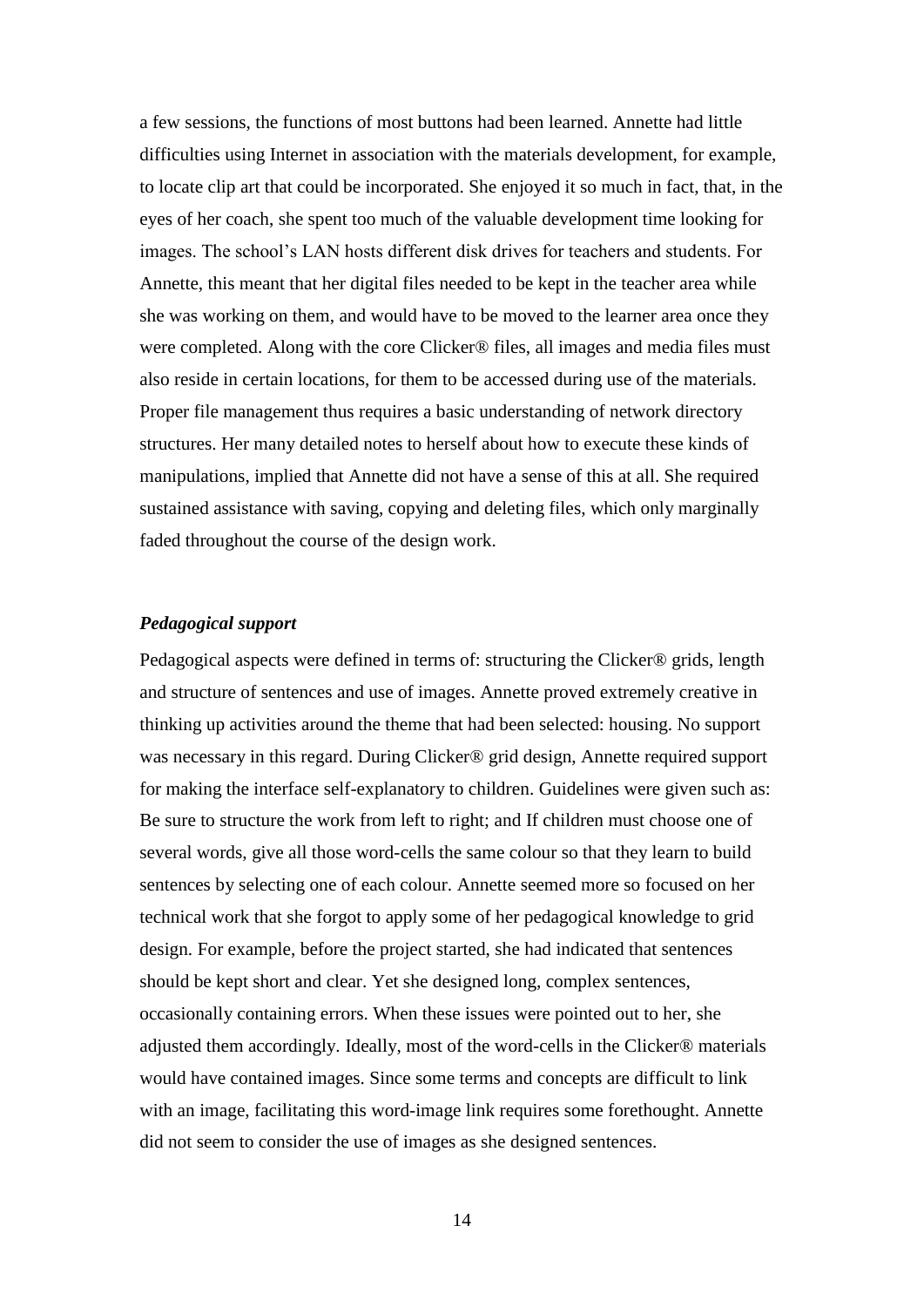# *Organizational support*

Organizational aspects examined related to planning the design work and planning for implementation of the designed materials. On her own, Annette gave very little attention to planning the design work. Following initial brainstorming, her own approach was to jump into elaborating one idea; the following week, she seemed to jump into another. At no point did she take initiative to, for example: plan out a total set of materials, budget time, match activities to different literacy goals. However, Annette did give attention to planning for the implementation of the designed materials. After concluding that she would not be able to offer sufficient guidance to children during the on-computer sessions in her classroom, she and a research assistant established a network of parent volunteers to work with small groups of children during the eight weeks of Clicker® activities.

### *Early literacy skills*

The children in Annette's class were divided into experimental and control groups. The experimental group worked with PictoWriting once a week for two months, the control group did not. In contrast to the control group, a large learning gain was found for the experimental group, as shown in Table 1. Using the Mann-Whitney U test, a significant difference in learning gains was determined for the experimental versus the control group  $(Z = -2.256, P < .024)$ . The effect size for the experimental group was considerably higher compared to the control group. This implies that the on- and off computer activities designed by Annette improve emergent reading and writing skills. However, the extremely small scale of the experiment must be noted.

Table 1: Mean scores (M), standard deviation (*SD*) of pre-and post-test scores, learning gain and effect size on the Early Literacy Skills Test of the experimental and control group

|                           | Pre test<br>M(SD) | Post test<br>M(SD) | Learning<br>gain M(SD) | <b>Effect size</b><br>Cohen's d |
|---------------------------|-------------------|--------------------|------------------------|---------------------------------|
| Experimental<br>condition | 0.68(0.20)        | 0.96(0.21)         | 0.27(0.64)             | 1.36                            |
| Control condition         | 0.55(0.31)        | 0.60(0.24)         | 0.05(0.20)             | 0.18                            |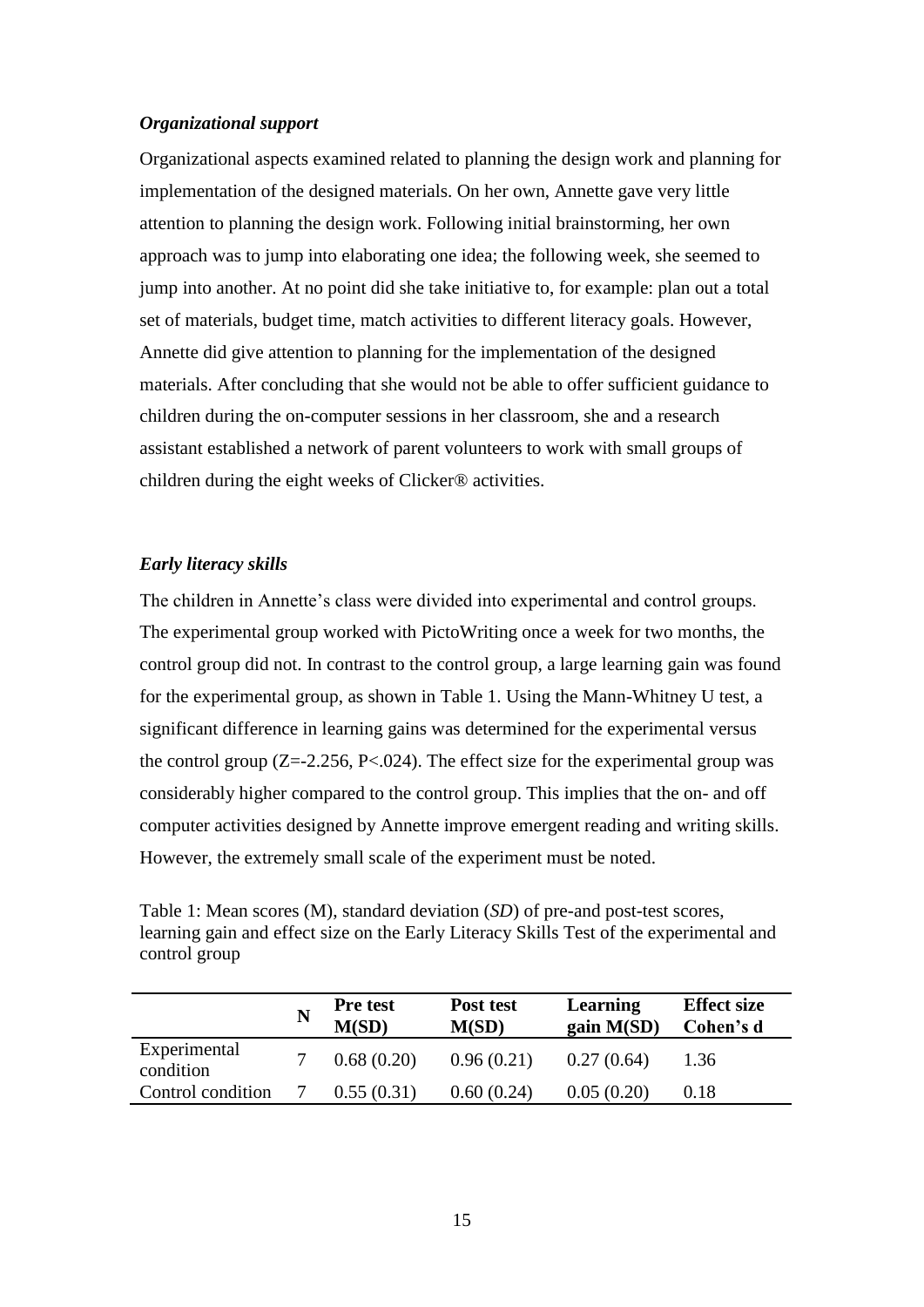# **Conclusions**

#### *What are teacher attitudes toward developing PictoWriting materials?*

Annette had a positive attitude toward developing PictoWriting materials. While she exhibited a high degree of involvement throughout the project, this improved when she was given a quiet office in which to work. Her enthusiasm remained high and she continued to work on PictoWriting materials in her free time. While she was curious about other Clicker® materials available, she did not demonstrate curiosity about learning how Clicker worked. Although program help and a specially-made guidebook were available, she clearly preferred to ask her coach for assistance. Annette's awareness of her own challenges in using the program did not dampen her self-confidence. She found the one-on-one coaching to be both motivating and at times it made her feel self-conscious.

#### *What supports are needed for teachers to create PictoWriting materials?*

While she seemed adept at using the Internet, Annette lacked an intuitive sense of how the Clicker and network directory structures worked. As a result, she required a large degree of coaching on the use of these. The way she took notes and referred to them suggests that she memorized how to complete certain tasks, but that she probably did not grasp the underlying logic. While Annette was bursting with creativity in terms of on- and off-computer activities, she seemed to lose touch with her own pedagogical content knowledge. When, for example, it was pointed out to her that she had designed (overly) complex sentences for the children, she adjusted them accordingly. However, at no time did her behaviour indicate that she was thinking ahead in terms of image-word links, learning goals to be met, or distribution of different text types across the set of materials. During the development of materials, this point was not discussed with her (because support was given on a reactive basis, and we wanted to explore what she did of her own accord). After the study, she indicated that merely getting the task completed was a major achievement, and that better linkages (with e.g. learning goals) would have been too big a step to take all at once.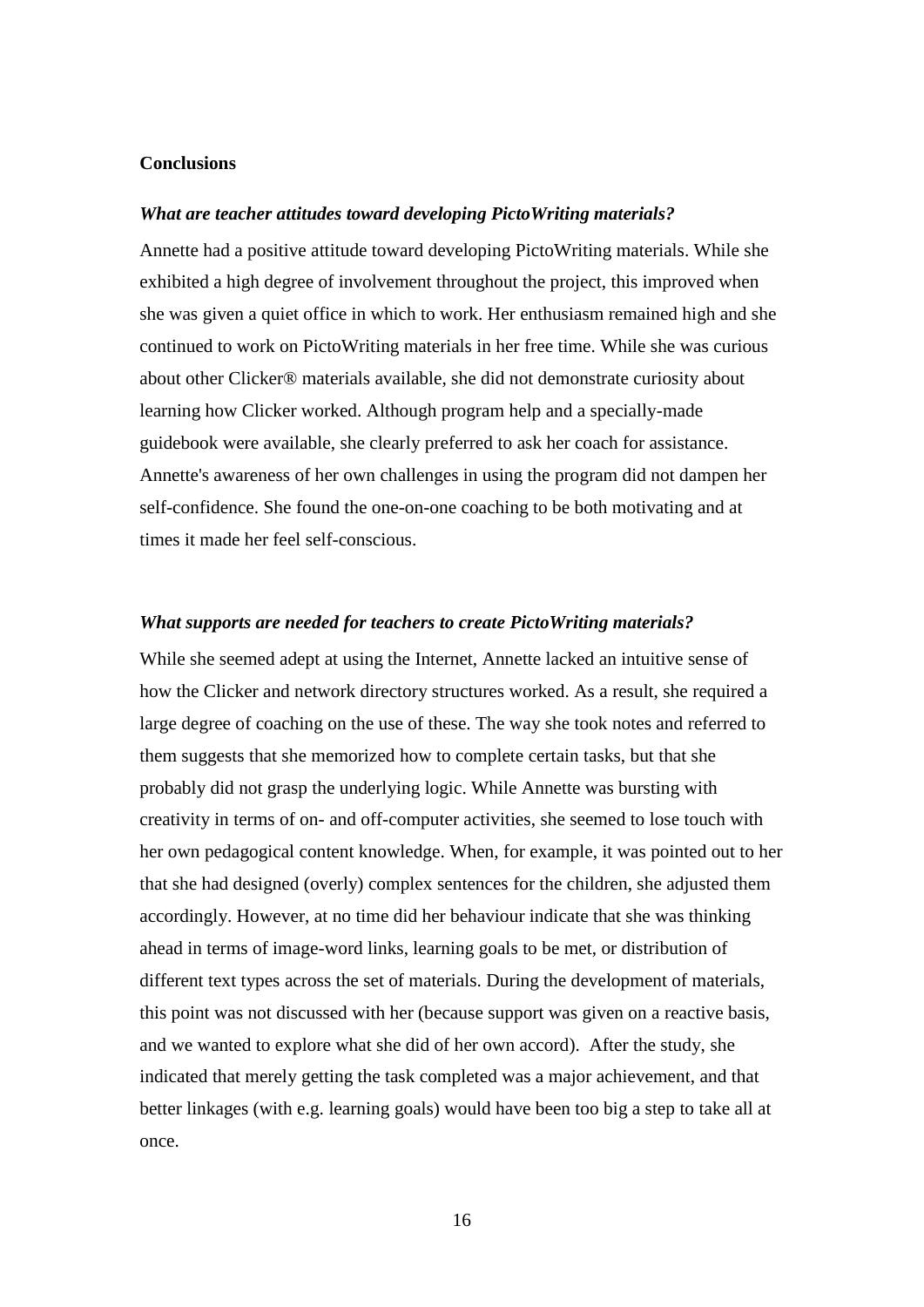#### *What learning gains result from using teacher-made materials?*

A substantial increase in pupil learning was found for the experimental group - the group of children who used the PictoWriting materials that had been designed by Annette. This suggests that the PictoWriting on-computer activities designed by Annette, and the classroom applications that followed, contributed to children"s understanding of the functions of written language.

#### **Discussion**

Although contextual traditions vary, teachers designing curriculum resources is considered a relatively new phenomenon (Carlgren, 1999). The potential of this work for contributing to teacher learning and also increasing the practicality of a design has been acknowledged (Fisher, 2003; Ben-Peretz, 1990). However, it has been noted that teachers generally require support to do so (McKenney, 2005). The results from this study support the notions from the literature that teachers require, and in fact are entitled to, support for designing interventions. Annette reports that she learned from the curriculum design process. The products were usable and her strong ownership may have contributed to the smooth implementation of the teacher-made materials. However, the linguistic content of the products was not optimal and the supportive effort required to realize the materials development was great. Aside from its limited practicality, the one-on-one coaching model worked well. This approach has been deemed useful in previous literature (Bitner & Bitner, 2002) and shares some commonalities with the notion of "cognitive apprenticeship" (Collins, Brown, & Newman, 1989), which emphasizes that active knowledge construction in context contributes to advanced thinking and learning. As has been observed in other intense programs, the teacher did gain "digital confidence" (cf. Campbell & Scotellaro, 2009).

The children"s learning gains from use of the teacher-designed PictoWriting materials were significant. Because the quality of the on-computer materials remained questionable, we hypothesize that the learning gains were additionally influenced by the classroom implementation and integration with off-computer activities. However, because this study focused primarily on teacher design of the on-computer materials, no data were collected during the off-computer use of the children"s texts. Therefore, attention to the classroom uses of children"s printed products warrants additional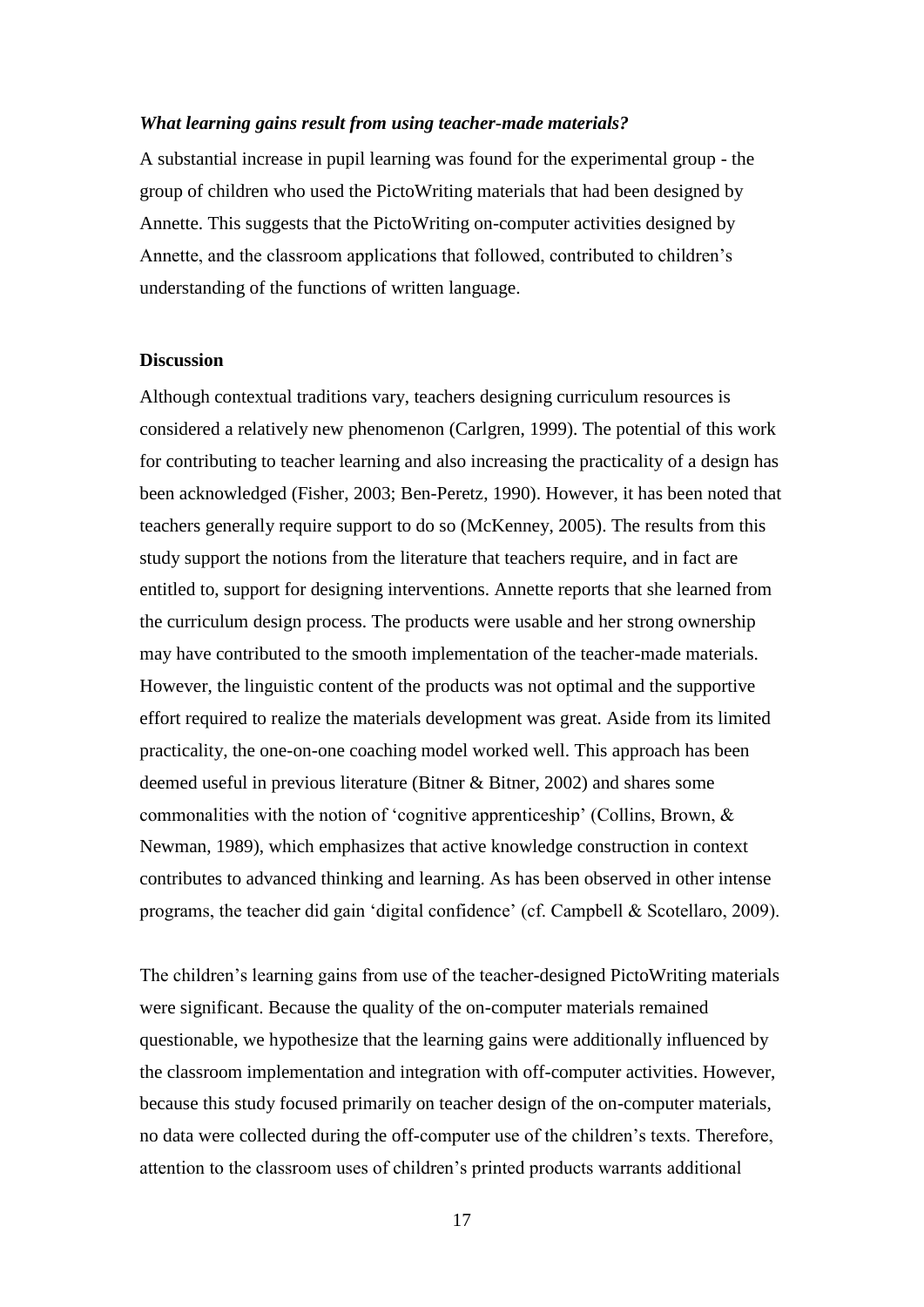study. Additionally, further research is needed to assess if Annette"s experiences are representative; and to better understand how to scaffold PictoWriting materials development in light of pending trade-off decisions regarding practical yet effective support.

Using technology with young children in meaningful ways requires technological pedagogical content knowledge, in this case, related to 4 and 5 year old perceptions of functions of language. Toward developing such knowledge, this study explored the benefits and risks of one approach to engaging teachers in the design of a technologyrich learning environment for early literacy. While the learning gains of pupils using the teacher-made materials suggest promise, the case study data clearly show that substantial targeted support is necessary to help develop this kind of complex and situated knowledge. This study has demonstrated how, even for the most technologically savvy of the group, technological skill limitations can interfere with pedagogical choices. Moreover, it demonstrates how one teacher, who could see pedagogical and content shortcomings in other materials, remained (even after 8 weeks of intense coaching) blind to the same in her own work. So despite the pupil learning gains, we view this as a sign that the technological pedagogical content knowledge necessary to develop the PictoWriting materials in was insufficiently developed throughout the course of this study.

Future efforts to develop such technological, pedagogical content knowledge should include a more nuanced assessment of the gap between what teachers have already mastered and what they can achieve when provided with support. It should also take into consideration the nature and level of support that can be made available, both initially and in the long run. In terms of designing and implementing technology-rich classroom innovation, this means that innovation design should not only be shaped by what the learners need, or what the teachers perceive as useful, but also by what teachers are able to accomplish with support. From this perspective, we recommend that technology-rich classroom innovations be designed to include the support teachers need and deserve so that they may work and learn within their own "technological zone of proximal development".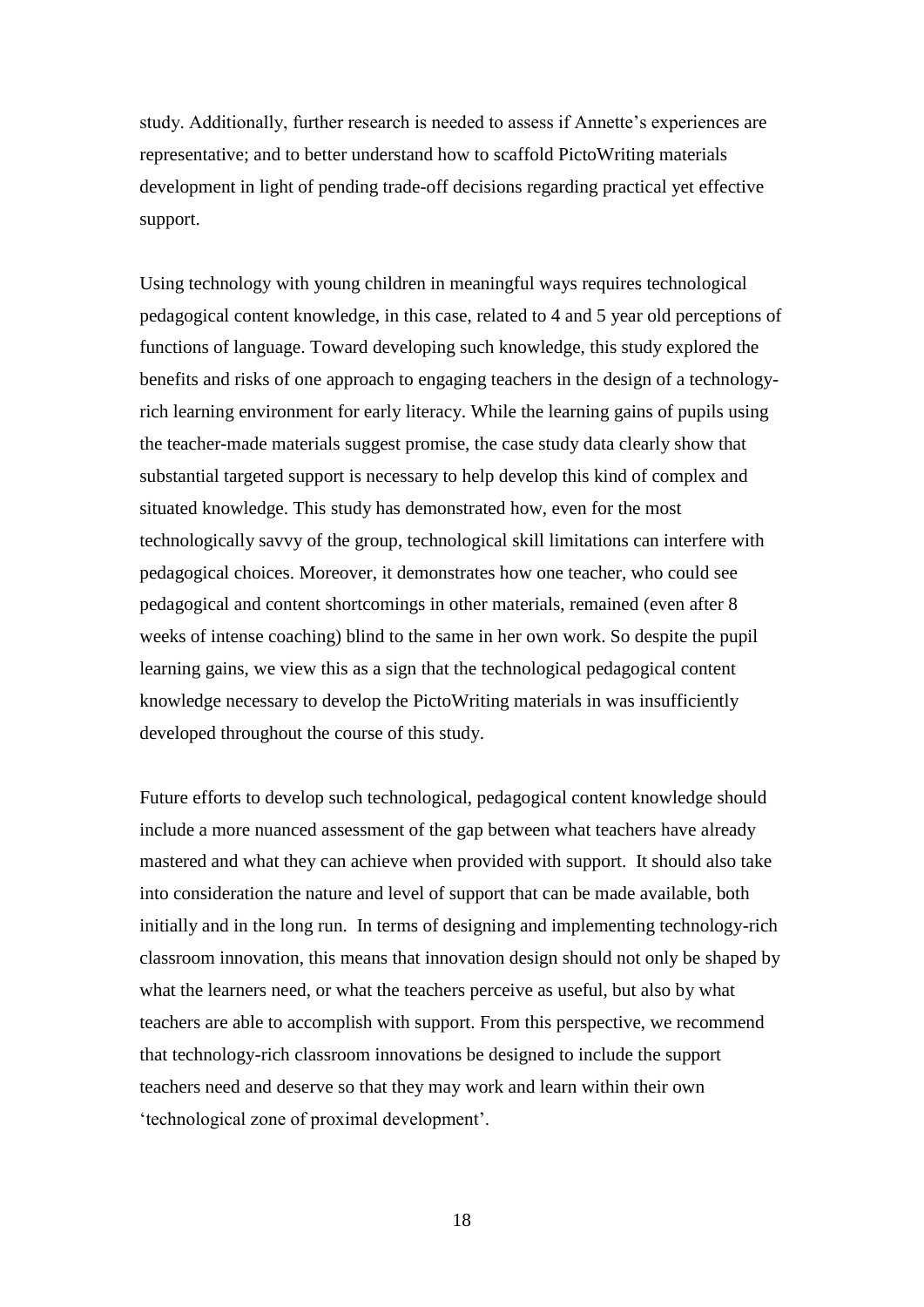# **Acknowledgements**

The authors are grateful to Tjeerd van Berlo and Andrea Althanning for their contributions to the research reported here.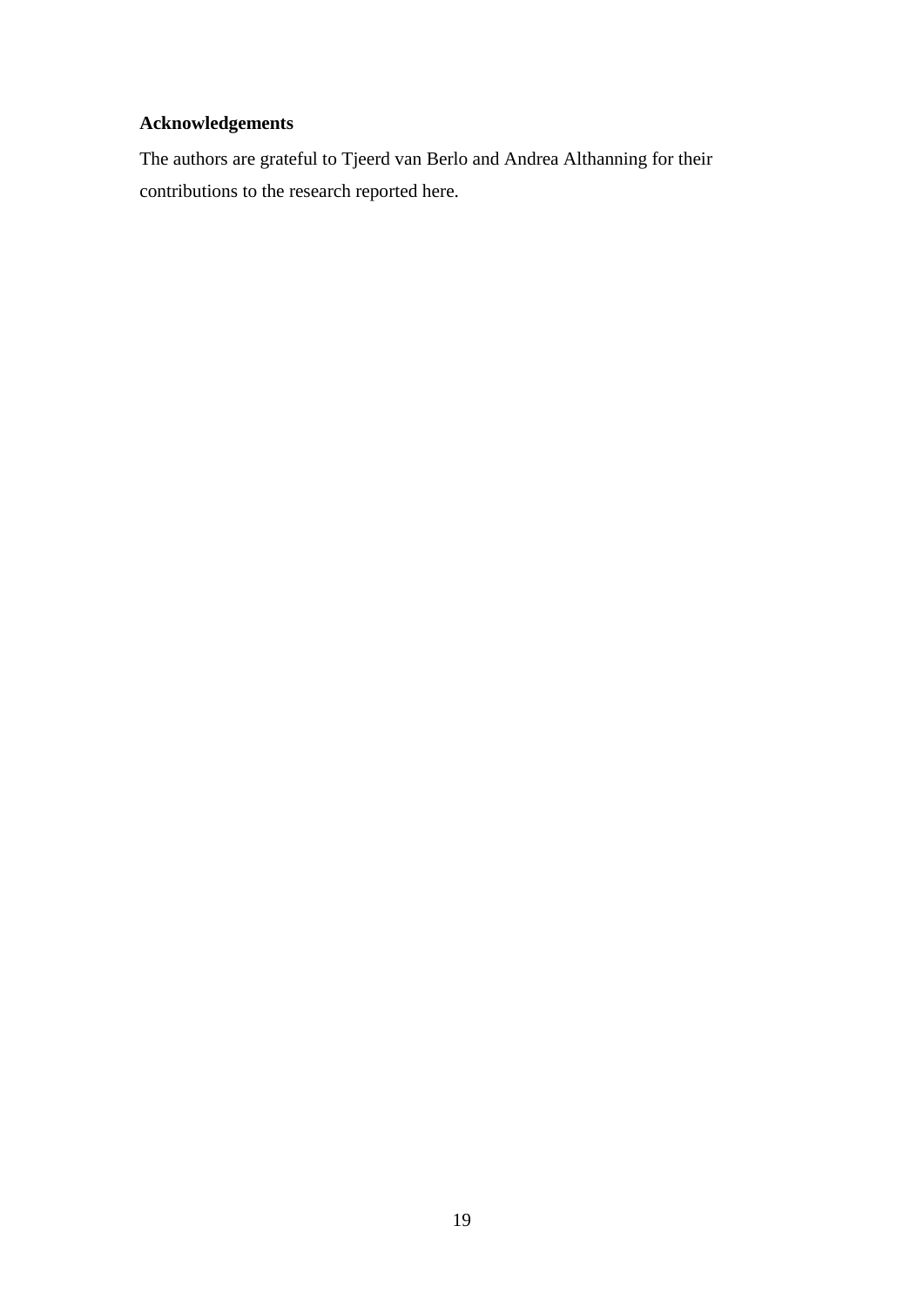#### **References**

- Bitner, N., & Bitner, J. (2002). Integrating technology into the classroom: Eight keys to success. *Journal of Technology and Teacher Education, 10*(1), 95-100.
- Bodrova, E. (2008). Make-believe play versus academic skills: a Vygotskian approach to today"s dilemma of early childhood education. *European Early Childhood Education Research Journal, 16*(3), 357 - 369.
- Brooker, L., & Siraj-Blatchford, J. (2002). 'Click on Miaow!': how children of three and four years experience the nursery computer. *Contemporary Issues in Early Childhood, 3*(2), 251-273.
- Bruner, J. (1983). *Child's Talk*. New York: W. W. Norton.
- Burns, M., Griffin, P., & Snow, C. (1999). *Starting out right: A guide to promoting children's reading success*. Washington, DC: National Academy Press.
- Campbell, A. & Scotellaro, G. (2009). Learning with technology for pre-service early childhood teachers. *Australasian Journal of Early Childhood (34*) 2, 11–18.
- Carlgren, I. (1999). Professionalism and teachers as designers. *Journal of Curriculum Studies, 31*(1), 43-56.
- Clay, M. (1966). *Emergent Reading Behaviour.* Unpublished doctoral dissertation, University of Auckland, New Zealand.
- Collins, A., Brown, J., & Newman, S. (1989). Cognitive apprenticeship: Teaching the crafts of reading, writing and mathematics. In L. Resnick (Ed.), *Knowing, learning and instruction: Essays in honor of Robert Glaser* (pp. 453-494). Hillsdale, NJ: Lawrence Earlbaum Associates.
- de Haan, D. (2005). Social pretend play: Potentials and limitations for literacy development. *European Early Childhood Education Research Journal, 13*(1), 41 - 55.
- de Jong, M. T., & Bus, A. G. (2003). How Well Suited are Electronic Books to Supporting Literacy? *Journal of Early Childhood Literacy, 3*(2), 147-164.
- de Jong, M. T., & Bus, A. G. (2004). The Efficacy of Electronic Books in Fostering Kindergarten Children's Emergent Story Understanding. *Reading Research Quarterly, 39*(4), 378-393.
- De Jong, T., & Pieters, J. (Eds.). (2006). *The design of powerful learning environments* (2nd ed.). London: Lawrence Erlbaum Associates.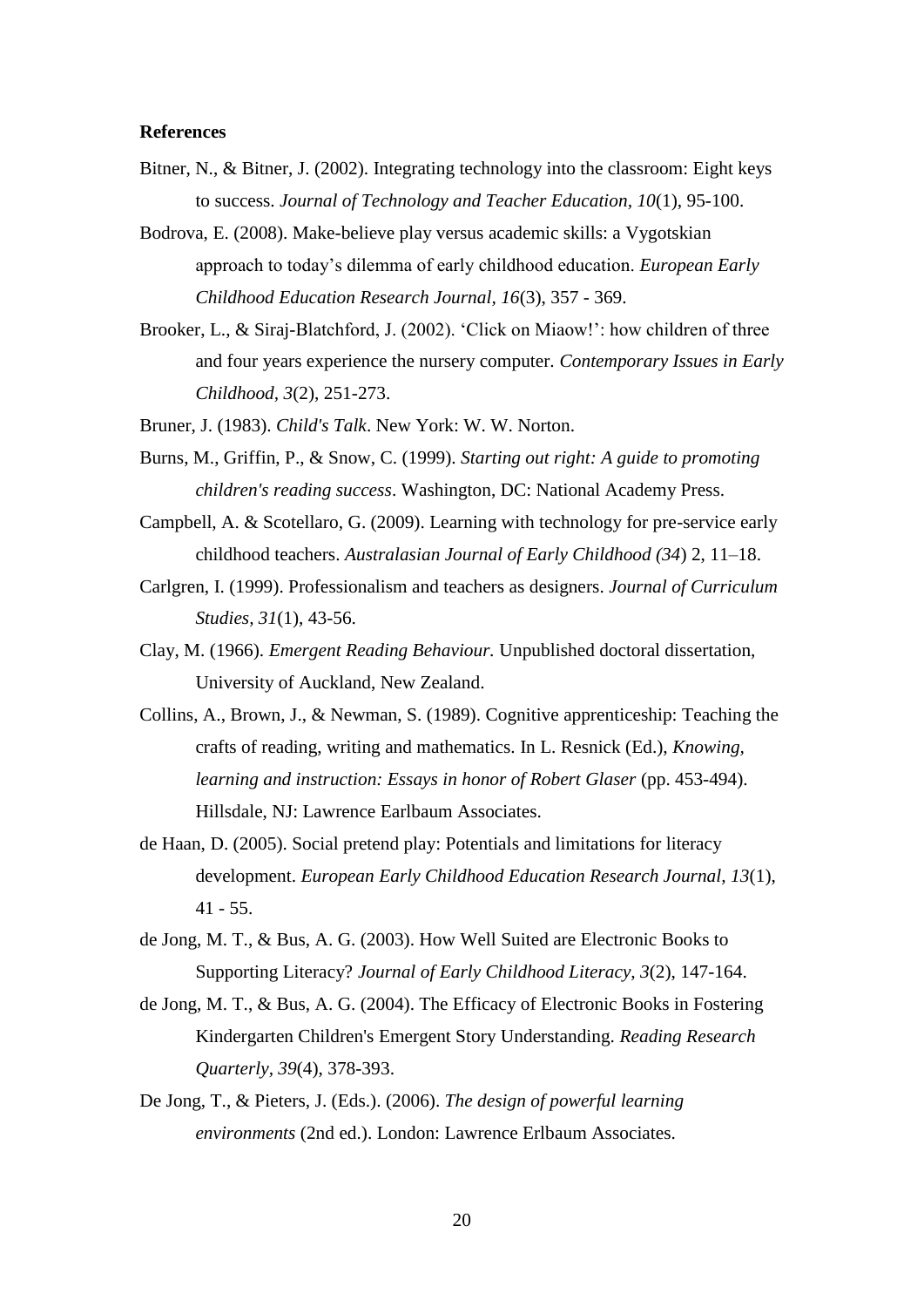- Doering, A., Veletsianos, G., Scharber, C., & Miller, C. (2009). Using the Technological, Pedagogical, and Content Knowledge framework to design online learning environments and professional development. *Journal of Educational Computing Research, 41*(3), 319-346.
- Fisher, T. (2003). Teacher professional development through curriculum development: teachers' experiences in the field trialling of on-line curriculum materials. *Technology, Pedagogy and Education, 12*(3), 329-343.
- Justice, L. M., & Pullen, P. C. (2003). Promising Interventions for Promoting Emergent Literacy Skills: Three Evidence-Based Approaches. *Topics in Early Childhood Special Education, 23*(3), 99-113.
- Koehler, M., & Mishra, P. (2007). Tracing the development of teacher knowledge in a design seminar: Integrating content, pedagogy, & technology. *Computers & Education, 49*(3), 740-762.
- Labbo, L., Leu, D., Kinzer, C., Teale, W., Cammack, D., Kara-Soteriou, J., et al. (2003). Teacher wisdom stories: Cautions and recommendations for using computer-related technologies for literacy instruction. *The Reading Teacher, 57*(3), 300-304.
- Lankshear, C., & Knoebel, M. (2003). New technologies in early childhood literacy research: A review of research. *Journal of Early Childhood Literacy, 3*(1), 59- 82.
- Macnamara, J. (1972). Cognitive basis of lanaugage learning in infants. *Psychological Review, 79*, 1-12.
- Makin, L., Hayden, J., & Jones Diaz, C. (2000). High quality literacy programs in early childhood classrooms: An Australian case study. *Childhood Education, 76*(6), 368-373.
- Makin, L., Jones Díaz, C., & McLaughlan, C. (2007*). Literacies in childhood: changing views, challenging practice* (2nd Ed). Sydney: Elsevier.
- Makin, L., & Whiteman, P. (2006). Young children as active participants in the investigation of teaching and learning. *European Early Childhood Education Research Journal, 14*(1), 33 - 41.
- McKenney, S. (2005). Technology for Curriculum and Teacher Development: Software to Help Educators Learn while Designing Teacher Guides. *Journal of Research on Technology in Education, 28*(2), 167-190.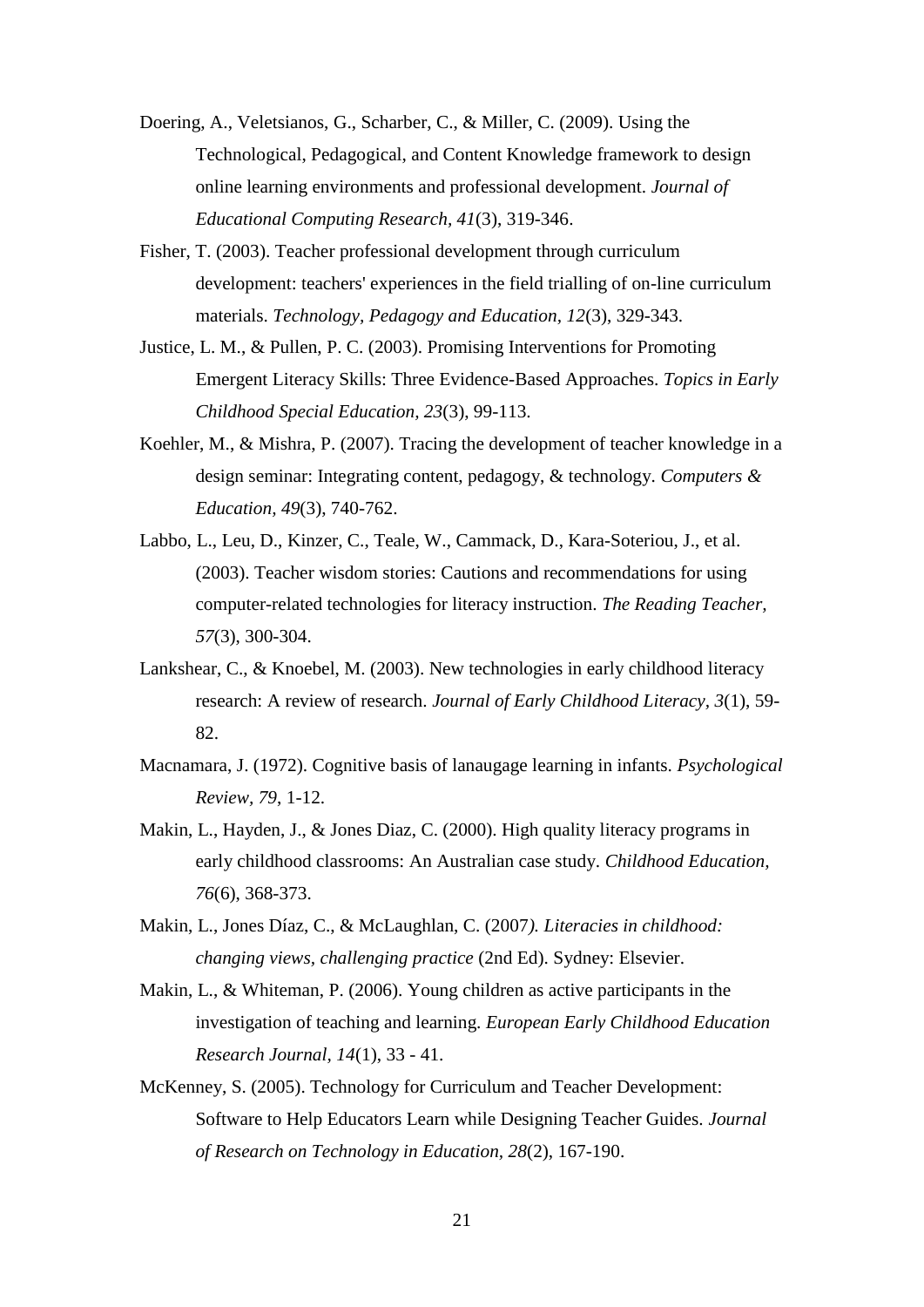- McLoughlin, C., & Oliver, R. (1998). Maximising the language and learning link in computer learning environments. *British Journal of Educational Technology, 29*(2), 125-136.
- Mishra, P., & Koehler, M. (2006). Technological Pedagogical Content Knowledge: A Framework for Teacher Knowledge. *Teachers College Record, 108*(6), 1017- 1054.
- Morrow, L. (1990). Preparing the classroom environment to promote literacy during play. *Early Childhood Research Quarterly, 5*, 537-544.
- Moyles, J. (Ed.). (2005). *The Excellence of Play* (2 ed.). Maidenhead: Open University Press.
- Neuman, S. B., & Roskos, K. (2005a). The state of state pre-kindergarten standards. *Early Childhood Research Quarterly, 20*(2), 125-145.
- Neuman, S. B., & Roskos, K. (2005b). Whatever happened to developmentally appropriate practice in early literacy? *Young Children, 60*(4), 22-26.
- Olson, J. (2000). Trojan horse or teacher"s pet? Computer and the culture of the school. *Journal of Curriculum Studies, 32*, 1-8.
- Piaget, J. (1952). *The Origins of Intelligence in Children*. New York: W. W. Norton.
- Piaget, J., & Inhelder, B. (1969). *The psychology of the child*. New York: Basic Books.
- Plowman, L., & Stephen, C. (2005). Children, play and computers in pre-school education. *British Journal of Educational Technology, 36*(2), 145-157.
- Purcell-Gates, V. (2001). Emergent Literacy Is Emerging Knowledge of Written, Not Oral, Language. *New directions for child and adolescent development, 92*(Summer), 7-22.
- Reunamo, J., & Nurmilaakso, M. (2007). Vygotsky and agency in language development. *European Early Childhood Education Research Journal, 15*(3), 313 - 327.
- Roskos, K., & Christie, J. (2001). Examining the play–literacy interface: A critical review and future directions. *Journal of Early Childhood Literacy, 1*(1), 59- 89.
- Scardmalia, M., Bereiter, C., & Lamon, M. (1994). The CSILE Project: Trying to bring the classroom into World 3. ). In K. McGilly (Ed.), *Classroom lessons: Integrating cognitive theory and classroom practice* (pp. 201-228). Cambridge, MA: MIT Press/Bradford Books.